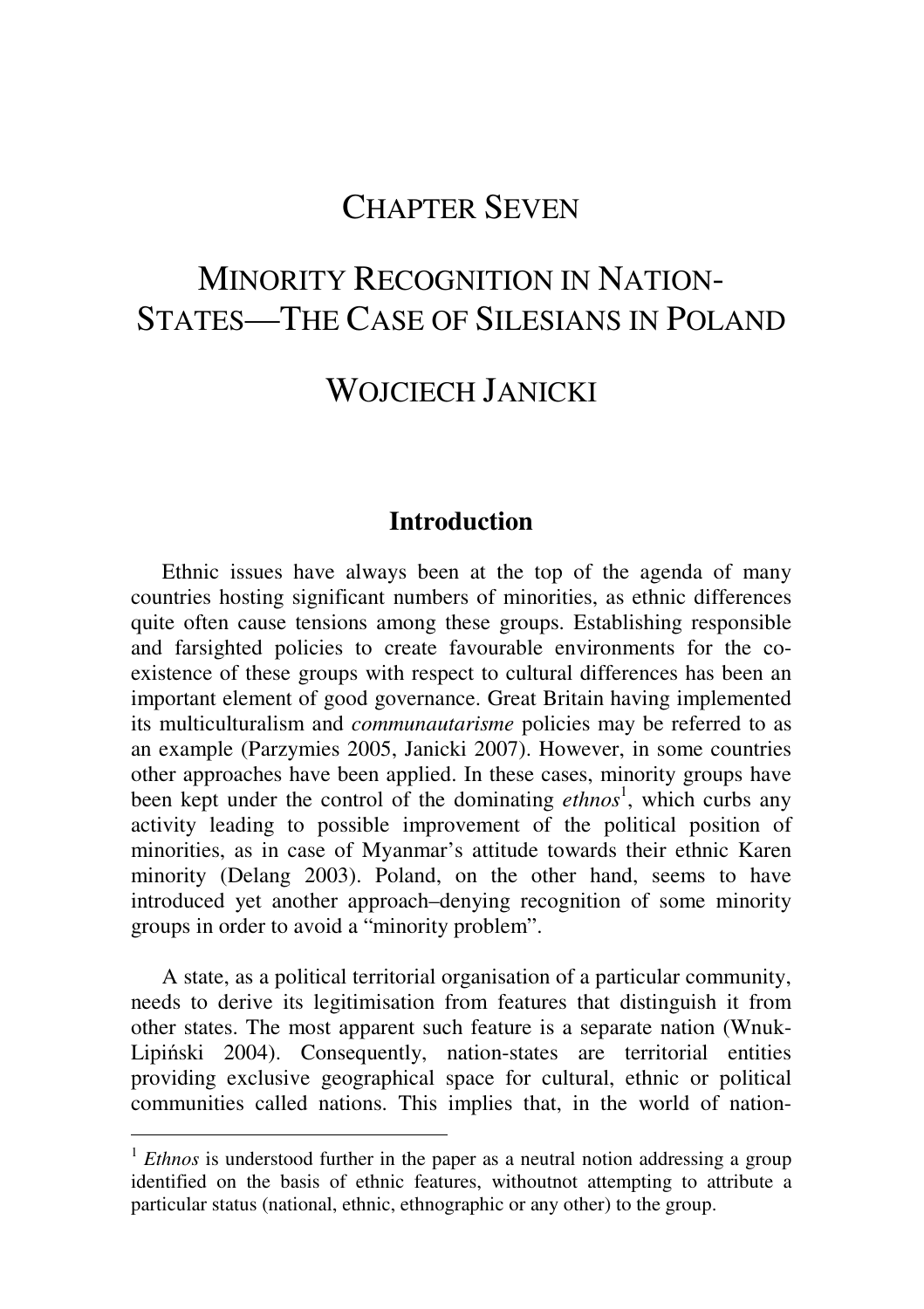states, nations should be awarded the right to their own geographical and political space in the form of states, or at least the right to autonomy. Hence, recognition of another nation in the nation-state is often believed to be an insidious step. Yet, denial of recognition must be based on firm grounds, otherwise the vague boundary between lawful operation and discrimination on the basis of ethnic belonging may be crossed. In nationstates all state institutions are expected to secure the development of the dominating nation, often neglecting the needs of minorities (Zwoliński 2005). There is, therefore, an urgent need to address the issue of the recognition of Silesians, the largest officially unrecognised ethnos in Poland, since in present-day Europe there should be no room for discrimination of minorities (Charter of fundamental rights of the European Union 2000, art. 21).

This paper draws upon information from a variety of primary and secondary sources which include, among others, academic articles by political geographers, sociologists, political scientists, ethnographers, historians and linguists. Polish legal acts concerning the minorities are also analysed. In light of these analyses, the results of the last Polish national census of 2002 are presented and commented upon. In addition, interviews with Silesians and with activist-members of one of the Silesian ethnic societies provide valuable additional support. The latest sources provided information concerning Silesian self-perception, language use, attitude towards Poles and Poland, daily life of Silesians, their cultural activity and many other aspects of life. Comments upon the usual interpretation of historical facts associated with Silesia, based on the individual experiences of interviewees, shed new light on some events in the history of the region.

#### **Ethnic structure before 2002**

Until the population census of 2002, the 1921 census was the only one which had directly asked about nationality. All successive post-war censuses of 1950, 1960, 1970, 1978, and 1988 avoided this question, as according to the official interpretation, Poland was a one-nation state. Because of the lack of direct data about ethnic nationalities, the ethnic structure of these time periods can only be estimated with the use of indirect information. In some cases, doing so is quite reasonable—many East Orthodox inhabitants of the eastern borderland were properly suspected to be of Belarusian nationality and theoretical support for such assumptions was extensive (Chałupczak, Browarek 1998). However, there exist groups where no unambiguous criterion may be applied. As a result,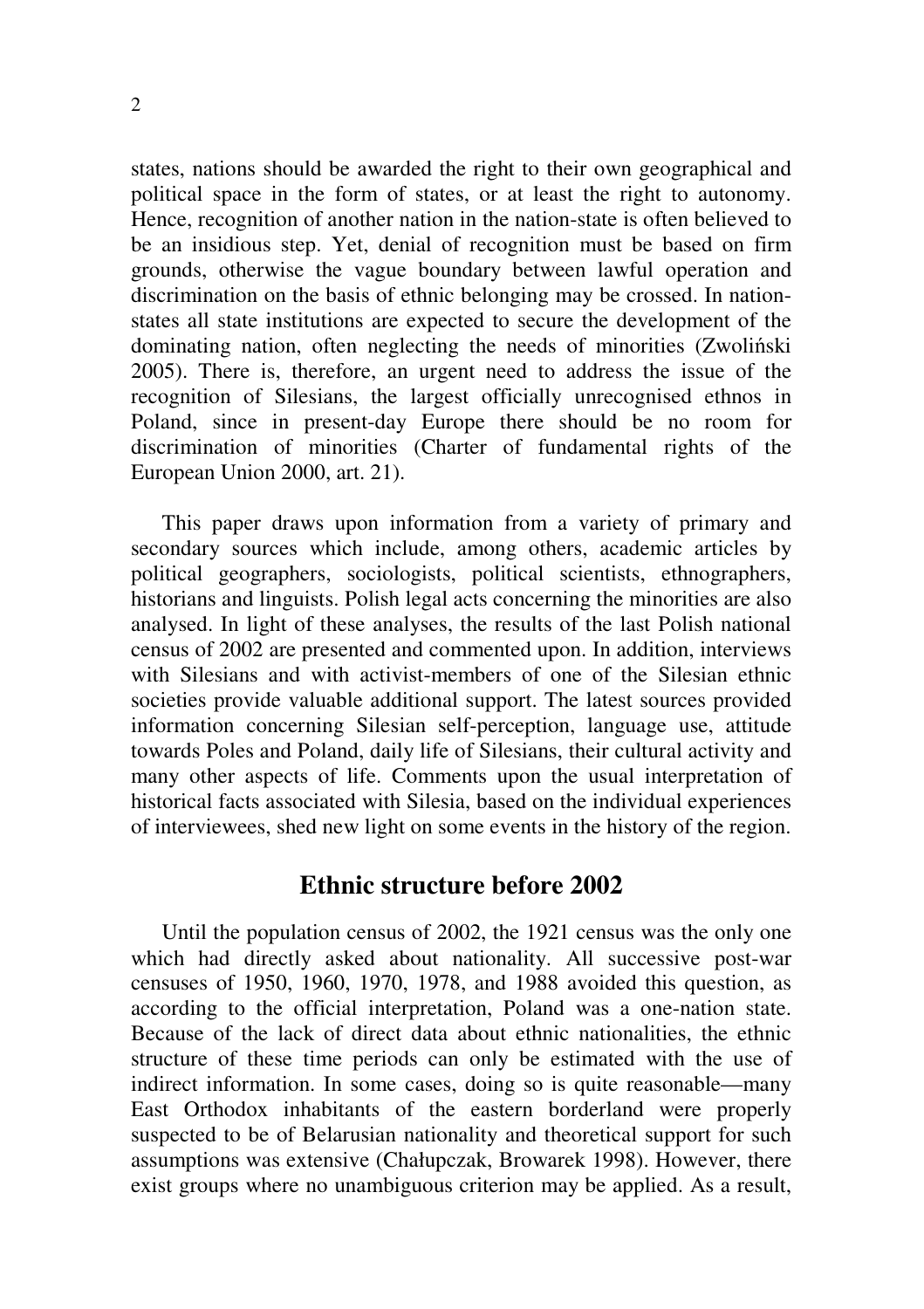reliable information does not exist and the estimates used vary greatly. This is particularly so for the number of ethnic Silesians who were not considered a national minority, and their population can only be estimated without straightforward criteria. As a result, figures have varied from 600- 800 thousand (according to interviewed activists of "The Movement for Autonomy of Silesia", MAS), through 1.4 million (Wyderka 2004, Nijakowski 2004), 1.6 million (Kijonka 2004), to well over two million (Heffner 1999).

The above numbers need further comment. In most cases, activists of almost any organisation tend to overestimate the number of people who belong to the group they represent in order to increase their own importance and to get more attention from the authorities and the media. Yet in the case of the Silesians, this estimate is the lowest. In regard to the estimate of 1.4 million, the figure was presented independently by two researchers who represent two different academic fields (history and sociology) and who both consider approximately 30 per cent of the inhabitants of Upper Silesia to be autochthonous inhabitants of Silesia (although the sociologist Nijakowski (2004) emphasises that only part of these people feel Silesian). The estimate of two million, on the other hand, by a political geographer, includes all the inhabitants of the central industrial part of Upper Silesia who feel different from the Polish nation (Heffner 1999). The vast majority of them are undoubtedly Silesian.

#### **Ethnic structure according to 2002 Census**

All the figures cited above become extremely important when compared with the results of the 2002 census. In this census—which was the first in eighty years to ask about ethnic nationality—the total number of people who declared a non-Polish nationality reached 447 000—which is not even half of the estimate of national and ethnic groups made by researchers which was usually put at around a million (Chałupczak, Browarek 1998). It is important to note, however, that the largest non-Polish national group were not the Germans (ranked second, with about 153 000 declarations), but the Silesians, with a figure of 173 200 (see Tab. 7-1).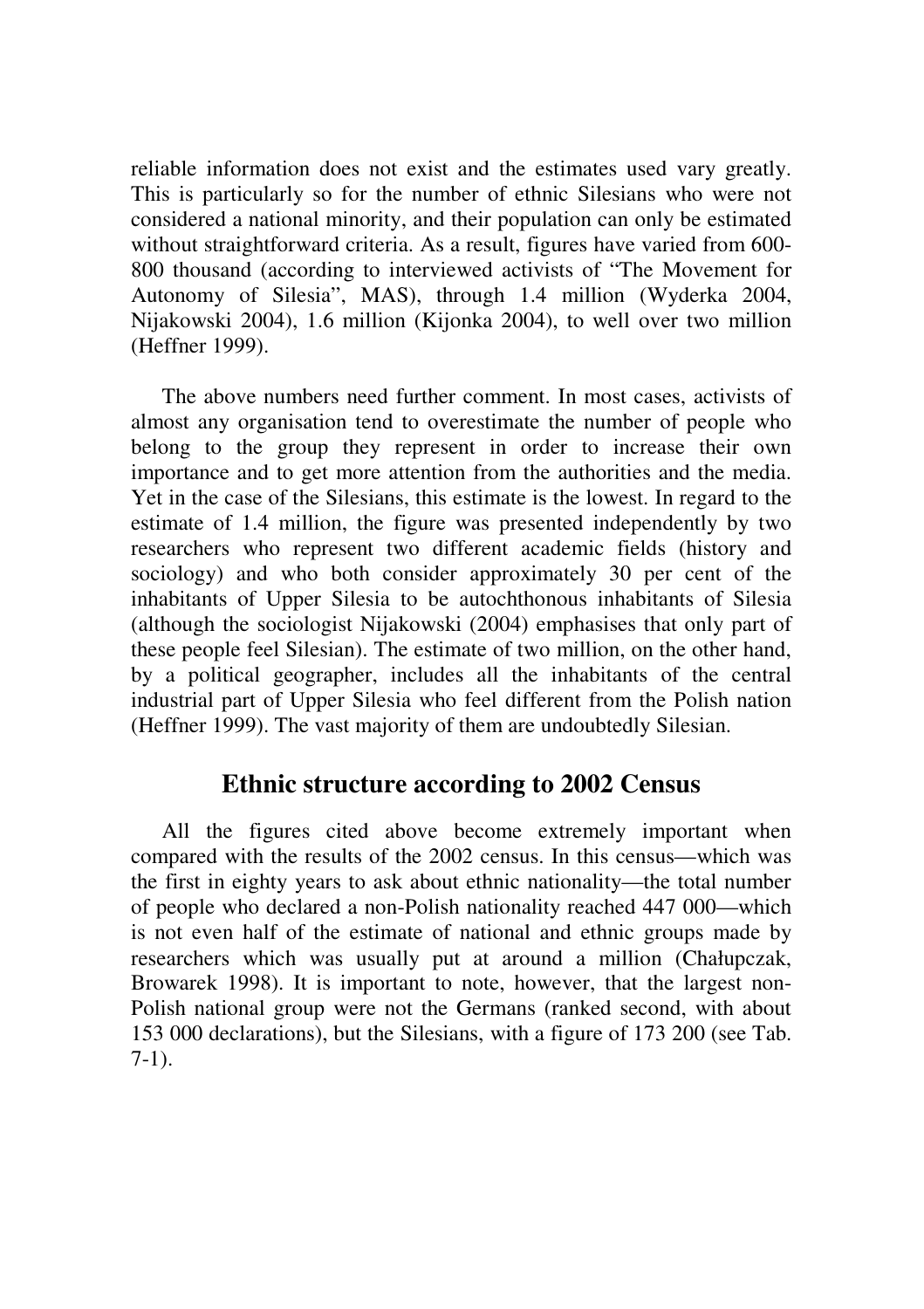| <b>Nationality</b> | 1995 |          | 2002 |          |
|--------------------|------|----------|------|----------|
|                    | $\%$ | thousand | $\%$ | thousand |
| Polish             | 97.4 | 37700    | 96.7 | 36983.7  |
| German             | 0.9  | 360      | 0.4  | 152.9    |
| Ukrainian          | 0.2  | 240      | 0.1  | 31.0     |
| Byelorussian       | 0.6  | 240      | 0.1  | 48.7     |
| Lemko              | 0.2  | 65       | 0.0  | 5.9      |
| Gypsy / Roma       | 0.0  | 25       | 0.0  | 12.9     |
| Lithuanian         | 0.0  | 20       | 0.0  | 5.8      |
| Slovak             | 0.0  | 18       | 0.0  | 2.0      |
| Russian            | 0.0  | 17       | 0.0  | 6.1      |
| Armenian           | 0.0  | 8        | 0.0  | 1.1      |
| Jew                | 0.0  | 5        | 0.0  | 1.1      |
| Tatar              | 0.0  | 5        | 0.0  | 0.5      |
| Greek              | 0.0  | 5        | 0.0  | 0.0      |
| Czech              | 0.0  | 3        | 0.0  | 0.8      |
| Karaite            | 0.0  | 0.2      | 0.0  | 0.1      |
| Silesian           |      |          | 0.5  | 173.2    |
| Kashubian          |      |          | 0.0  | 5.1      |
| not stated         |      |          | 2.0  | 774.9    |
|                    | 100% | 38.7 mln | 100% | 38.2 mln |

**Tab. 7-1** Minorities in Poland

*Sources***:** 

1. Chałupczak, H., Browarek, T. (1998) Mniejszości narodowe w Polsce 1918- 1995. Lublin: Wyd. UMCS.

2. Raport z wyników Narodowego Spisu Powszechnego Ludności i Mieszkań 2002 (2003) GUS. Warszawa.

In addition, as many as 774 900 respondents did not allocate themselves to any nationality. Since this group is far more numerous than any determined non-Polish nationality, and even larger than all minority groups added together, further investigation is crucial in order to determine the reasons behind such a large number of unstated nationality declarations and which nationalities may be attributed to these people.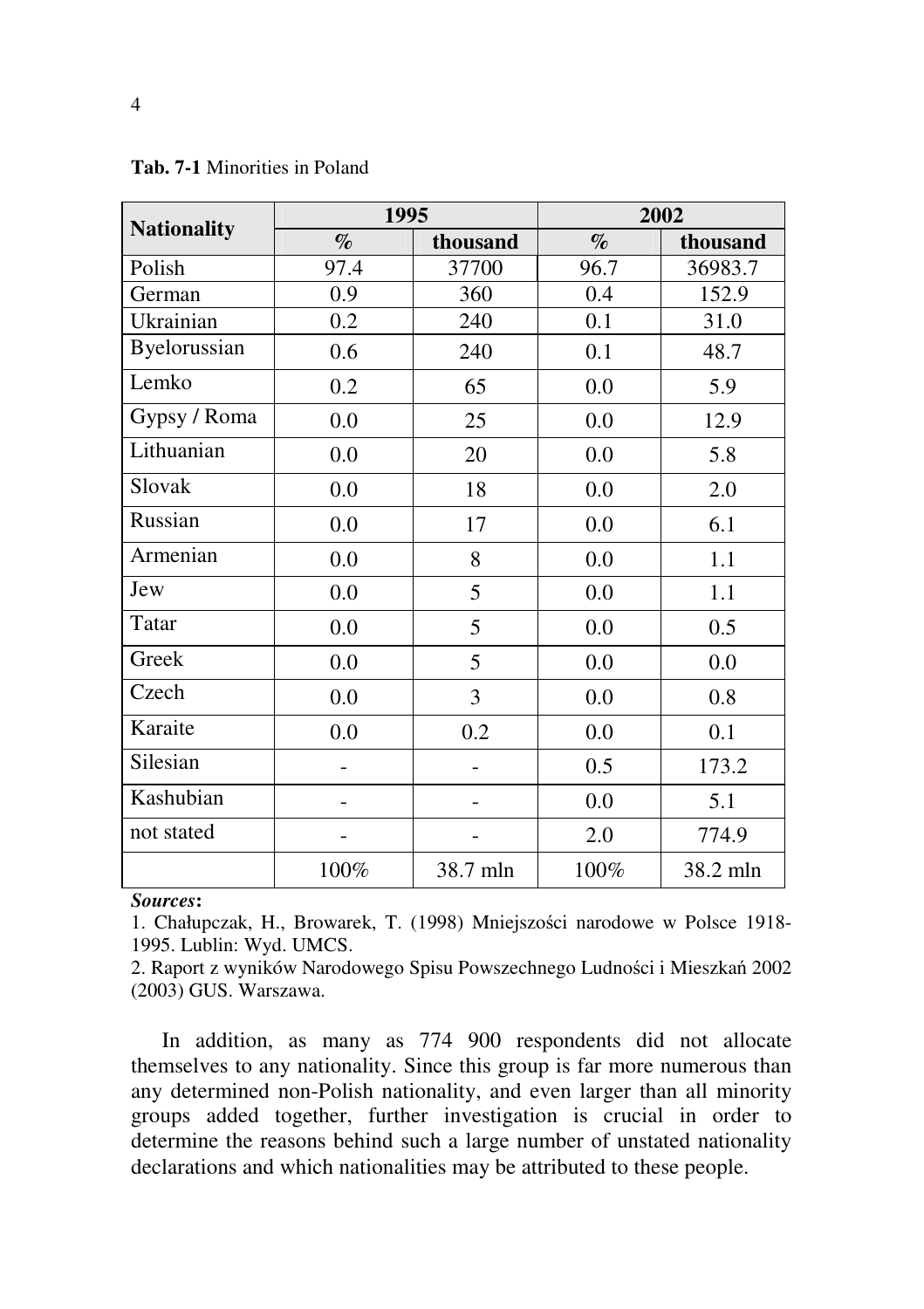First of all, it is worth emphasising that there is no reasonable motive for the ethnic Polish not to declare their Polish nationality in a free, democratic country where they constitute the great majority of the population. Conversely, minority group members may be afraid of declaring their true nationality (see Barwiński 2006). Thus, the discussed number may be referred to as a significantly increasing minority population within Poland. Secondly, a lack of information about nationality in the individual census questionnaire should, in a great majority of cases, reflect the actual lack of declaration. Although reasonable, this assumption needs further comment in regard to the 2002 census. Interviewed activists of MAS describe in detail a large number of situations that happened during the first four of the eight days of the census. All of these incidents were quite identical: the individuals' own declarations of "Silesian" as nationality were written down on the datasheet in pencil (unlike all the other information which was completed in pen), or the declaration was rejected. When actuaries were asked for reasons for such behaviour, they answered that they had been verbally instructed to act in this way (for more information see www.raslaska.aremedia.net). According to MAS members, only half-way through the census did the situation change, when the private media in Tarnowskie Góry, a Silesian city, informed the local public about these unusual practices. After that, only a few more reports of such actions occurred.

In light of the situation described above, it seems reasonable to contest the conclusions included in the articles by Nijakowski and Łodziński (2003) who explained the lack of national declarations mostly physical absence during the census, and attributed uncertainty about declaration of nationality to about 40 thousand respondents in the whole country.

A number of conclusions may be drawn using the above information in a straightforward manner. First, determining the exact number of people declaring Silesian nationality continues to be problematic, because of the circumstances described above. Second, the number of not-statednationality declarations seems to include a significant proportion of Silesians whose declarations of "Silesian" as a nationality were rejected by actuaries. Third, the number of refused Silesian nationality declarations may be estimated at the number of registered Silesian declarations, as the change in registering procedure took place exactly in the middle of the census. Therefore, the number of people declaring Silesian nationality could reach a remarkable 350 thousand, which is exactly a quarter of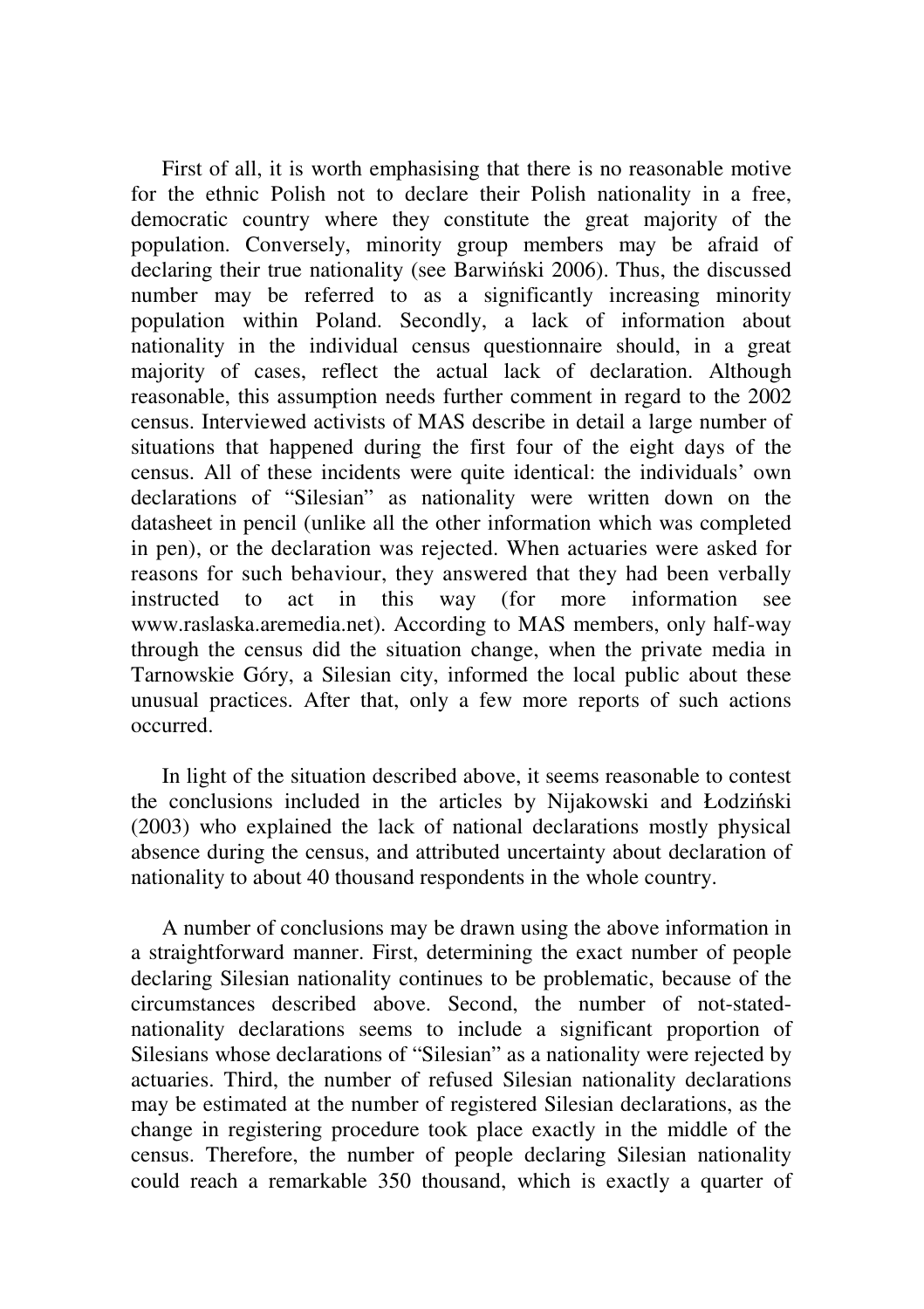previous estimates by some researchers (see Wyderka 2004, Nijakowski 2004). This is striking, but the average proportion of pre-census approximations and census results for all minority groups in Poland computed on the basis of Tab. 1, amounts to 24.8 per cent. This cannot be considered a coincidence, as numbers in both columns are closely correlated (0.850, statistically significant at 0.01 level), showing the high quality of the estimations of proportions between numbers of different minority groups, although the overall number was overestimated fourfold.

Whatever the true number of Silesians living in Poland is, far more important is the fact that the 2002 Population Census was yet another official document that failed to adequately register, and therefore recognize, the Silesians as a non-Polish group. This was done in spite of the fact that O/IV/33 question of the census sheet precisely separated Polish and non-Polish nationality, and the latter was expected to be supplemented by a nationality declaration not chosen from any list. Refusal of the recognition of "Silesian" as a nationality imputes Silesians a nationality they claimed not to belong to.

Further evidence of this is found in the official census report on ethnic nationalities enumerating Germans in first position, while Silesians are referred to as being "another community" (Raport... 2003, 40). In light of this, further discussion in this article focuses on two issues: first, on the status of Silesians in Poland according to Polish researchers, based on discussion of the definition of a nation and second, Silesians' status in the Polish legal system, as well as the reasons for the government's refusal to recognize them.

#### **A nation–Setting the background**

Discussion concerning the definition of a nation and nation recognition criteria has been going on for as long as the existence of sociology of nationality as a scientific discipline. As almost every single approach is different from others, probably the only broadly acceptable statement is a thesis about the lack of a widely recognized definition of what constitutes a nation (Kwaśniewski 2004, Wódz & Wódz 2004). According to Seton-Watson (1977), most researchers look for criteria of a nation itself and national belonging, rather than for any precise definition. Worldwide, they recognise the existence of objective criteria (such as common history, culture, customs, and/or language) as well as subjective criteria, with selfconsciousness as a leading choice.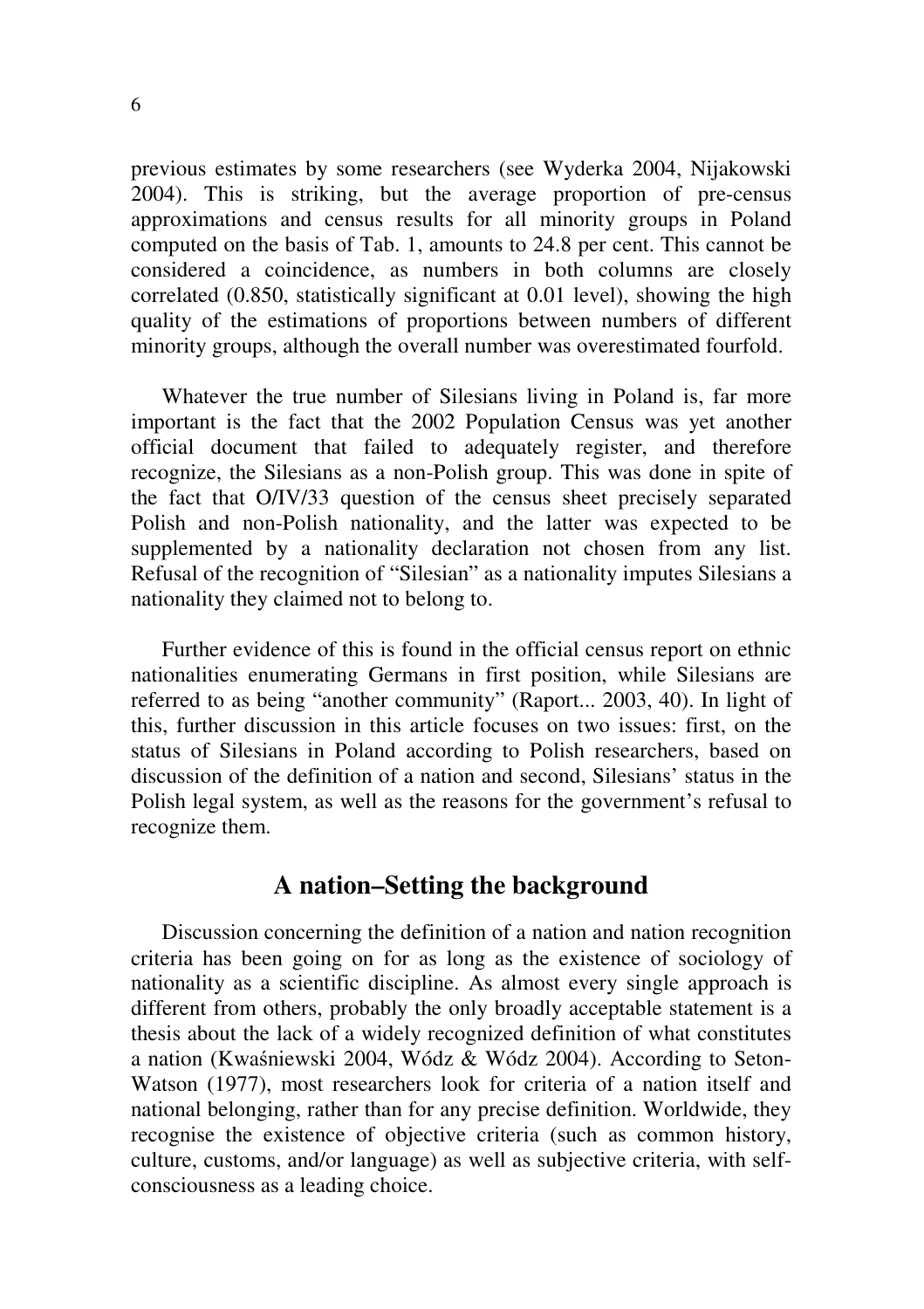Over the span of history, there has existed a noticeable tendency to choose and justify one out of the two possibilities outlined above—using the one which better explained and supported the right of a represented nation to its own territory, state and sovereignty. Weaker countries tend to prefer the objective criteria developed by Fichte—for instance, as when used to explain the justified struggle of Germans defeated in the early nineteenth century by the French. Militarily and politically stronger countries, on the other hand, would rather choose the subjective criteria proposed by Renan (1904)—evident in the reasoning for the French defeating the Germans. It seems to be clear each approach favours one group of countries and nations over another.

The traditional approach to national debate recognised a nation as an objectively existing social entity, deeply rooted in the culture of its members. According to this approach, it should be possible to unambiguously articulate whether a nation exists or not thanks to ethnographic, linguistic and other research. Some researchers believe a nation is a primeval concept resulting from ethnocentrism understood as growing ethnic nepotism toward extended kin, hence soundly interconnected with racial differentiation (van den Berghe 1981). Critique of this approach relies on the fundamental assumption, that biological differences between humans are too insignificant to allow us to distinguish varied races, hence there is no racial reference for ethnicity (see Cornell, Hartmann 1998). Much wider support was gained by Smith (1986) and his followers who define nation with the use of a list of its pre-defined attributes. According to this objectivistic approach, subjective declarations of members of a discussed group concerning their ethnic status do not influence the final verdict of whether a nation exists or not.

Opposing this is the subjectivistic attitude with an emphasis on the importance of common identity and the way a community defines it (see Weber 1964, Connor 1990, Connor 1994). This approach grants individual statements the right to create nations. It is worth mentioning that the nationality question may be answered by both members of a potential nation and other members of a society. The latter opinions may legitimise the first answer or reject it. Some authors point out the fact that this community is an "imagined community" (Hall 1992, Anderson 2006), in other words, it exists as long as its members believe they belong to it.

However, the scene of the debate is much wider than just a simple contradiction of objective versus subjective study. The institutional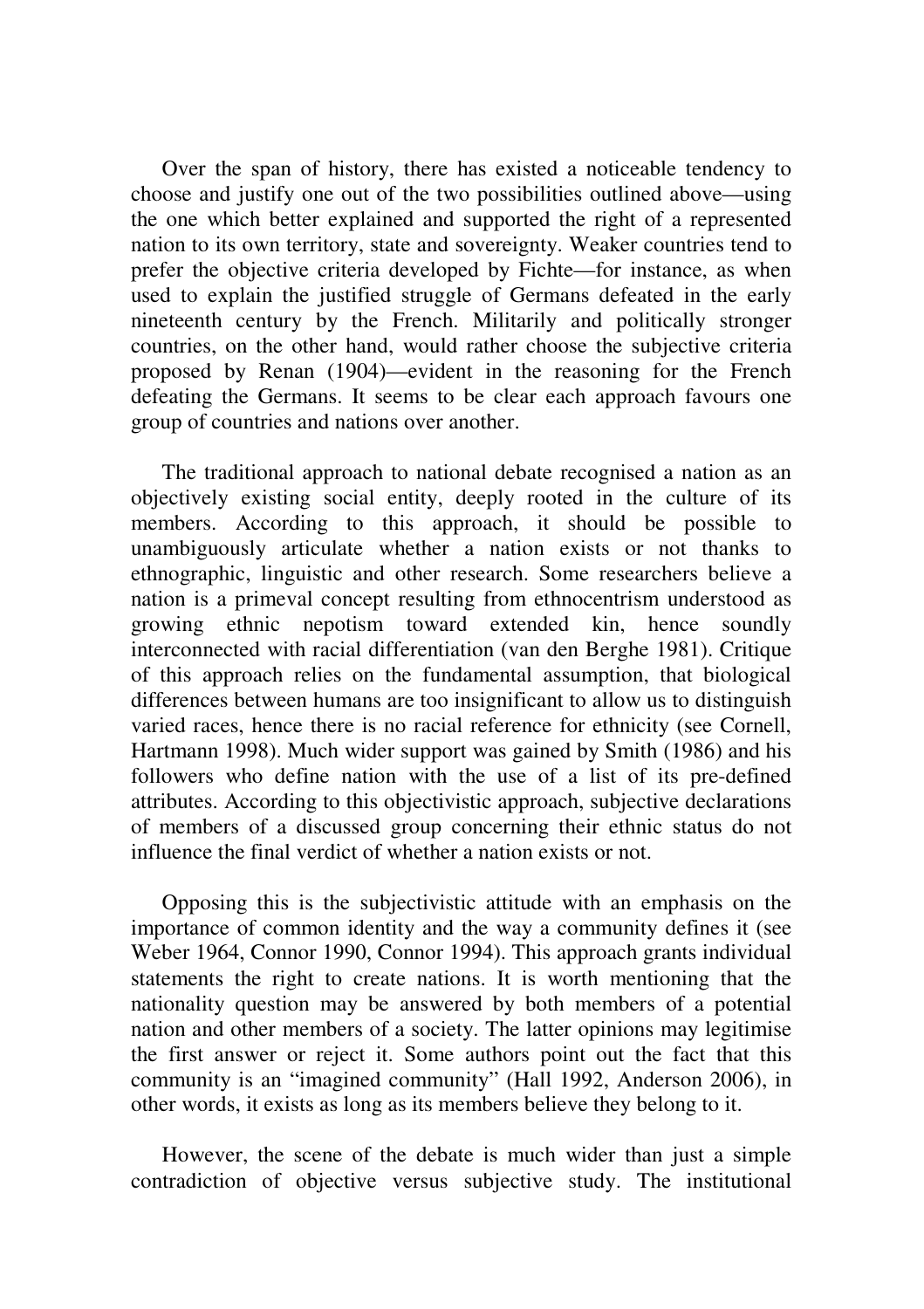approach perceives a nation as a social construct important for the existence of the state. Hence, the state itself, along with various political institutions, is ranked high in the creation, shaping and development of nations (Giddens 1987, Brubaker 1996). Instrumentalists set the starting point of the national debate at nationalism that is consequently held responsible for the creation of an ideological construct of a nation (Gellner 1983, Kedourie 1993, Anderson 2006). Yet another approach treats a nation as an outcome of processes of communication linking a particular community (Deutsch 1966). Constructivists argue that a nation is formed as a result of the creation of borders between social entities in people's minds, hence national research should be focused on the processes of interaction that result in creation of separate identities (Barth 1998).

Each of the three briefly sketched groups of approaches to the concept of nation is the subject of discussion and controversy. Objectivists may be accused of creating a mechanistic algorithm where the final judgment depends on subjectively approved criteria, while Renan's famous statement, that a nation is a group of people united by a mistaken view about the past and a hatred of their neighbours (Davies 1981) provides one of the best examples of how flawed the subjectivistic concept of a nation can seem to be. Therefore, current attempts to define a nation more and more often involve the use of more than one theoretical framework, frequently linking concepts which, up to today, have been regarded as contradictory.

#### **Outline of the history of Silesia**

As history is commonly perceived as one of the objective criteria justifying the existence of nations, the historical relationship between Poland and Silesia needs at least a brief analysis (see Tab. 7-2). It is important to note that Poland lost national control over Silesia in the midfourteenth century only to regain it over parts of the region after World War I. In the meantime, Silesian principalities were quasi-sovereign, dependent on Prussia, on the Hapsburg Empire, on Czechoslovakia and other political units. The first writings mentioning Silesians as a nation date back to the sixteenth century (Kwaśniewski 2004). During the midnineteenth century, political organisations uniting Silesians in their endeavours existed—some even aiming at full independency and the creation of a separate state—the Republic of Upper Silesia (Faruga 2004, Gorzelik 2004, Szczepański 2004). Even in the inter-war period, when parts of Silesia were incorporated into Poland, Silesians had their own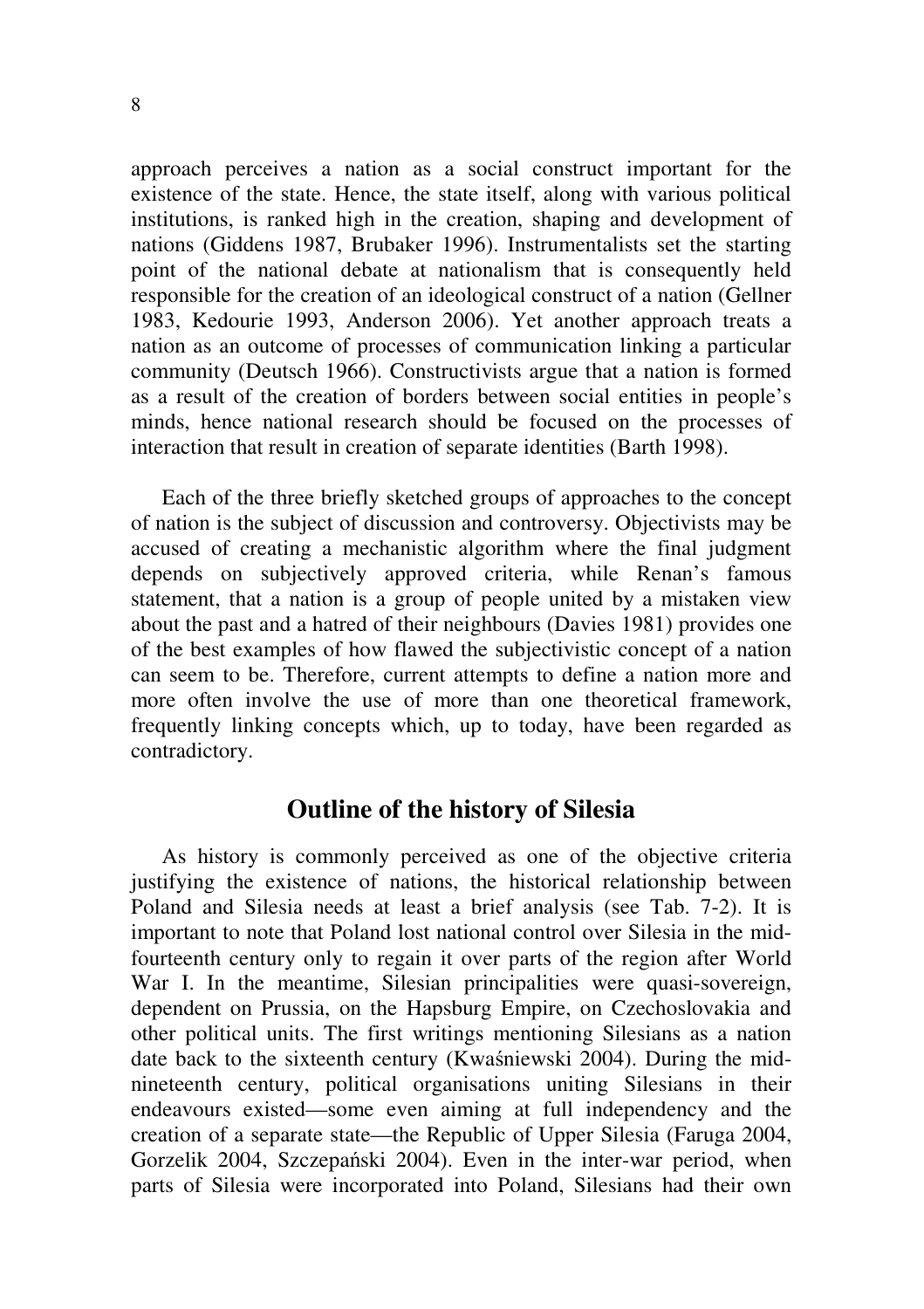Parliament, with relatively wide local autonomy, and their Treasury was separated from the central Polish State Treasury (Szczepański 2004). In addition, in 1921 a party called "Upper-Silesian Unity" was created, aiming at waking up Silesian national awareness (Gorzelik 2004).

| Year                                  | Item                                                            |  |  |  |
|---------------------------------------|-----------------------------------------------------------------|--|--|--|
| 1163                                  | beginning of political independence of Silesian principalities  |  |  |  |
| 1348                                  | Poland resigns from superiority over Silesia                    |  |  |  |
| 1392                                  | last sovereign Silesian principality loses independence         |  |  |  |
| $15^{\text{th}}$<br>century           | beginning of Silesian Parliament                                |  |  |  |
| $\overline{16}$ <sup>th</sup> century | first written mention of the Silesian nation                    |  |  |  |
| 1824                                  | Silesian Parliament restored                                    |  |  |  |
| 1848                                  | first of Silesian political organisations created (Union of     |  |  |  |
|                                       | Austrian Silesians, Vienna)                                     |  |  |  |
| 1918                                  | rise of a committee aiming at the creation of a free Silesian   |  |  |  |
| (December)                            | state                                                           |  |  |  |
| 1922                                  | Poland / Germany / Czechoslovakia; wide autonomy, local         |  |  |  |
| 1939                                  | parliament, Silesian Treasury                                   |  |  |  |
| 1945                                  | labour camps and resettlement time; use of German banned        |  |  |  |
| 1956                                  |                                                                 |  |  |  |
| after $1956$                          | large out-migration (till 1989 - nearly 1,2 million) and Polish |  |  |  |
|                                       | in-migration                                                    |  |  |  |
| the 1<br>to<br>up                     | part of Poland / Germany / Czech Republic                       |  |  |  |
| present                               |                                                                 |  |  |  |

**Tab. 7-2.** History of Silesia–selected facts

*Source***:** abbreviated and adapted from Kwaśniewski, K. (2004) Jeszcze o narodowości śląskiej. In Nijakowski, L.M. ed. *Nadci*ą*gaj*ą Ś*l*ą*zacy,* pp. 69-89. Warszawa: Wydawnictwo Naukowe Scholar.

There can be no doubt the history of Silesia does not mirror the history of Poland during many historical periods, when Silesians' aspirations have clearly been opposite to those of the Poles–this being especially visible after World War 2 (Davies 1981, Nijakowski 2004). According to oral reports by interviewed autochthonous Silesians and activists of Silesian political or social movements, Nazi concentration camps located in Upper Silesia and liberated by allied armies, within months, became transformed into camps where new political prisoners were kept (see also Urban 1994). This time the Polish authorities imprisoned Germans along with Silesians who were not able to prove their Polish origins—a clearly pronounced Polish *Pater noster* was the test of being Polish. All Silesians who failed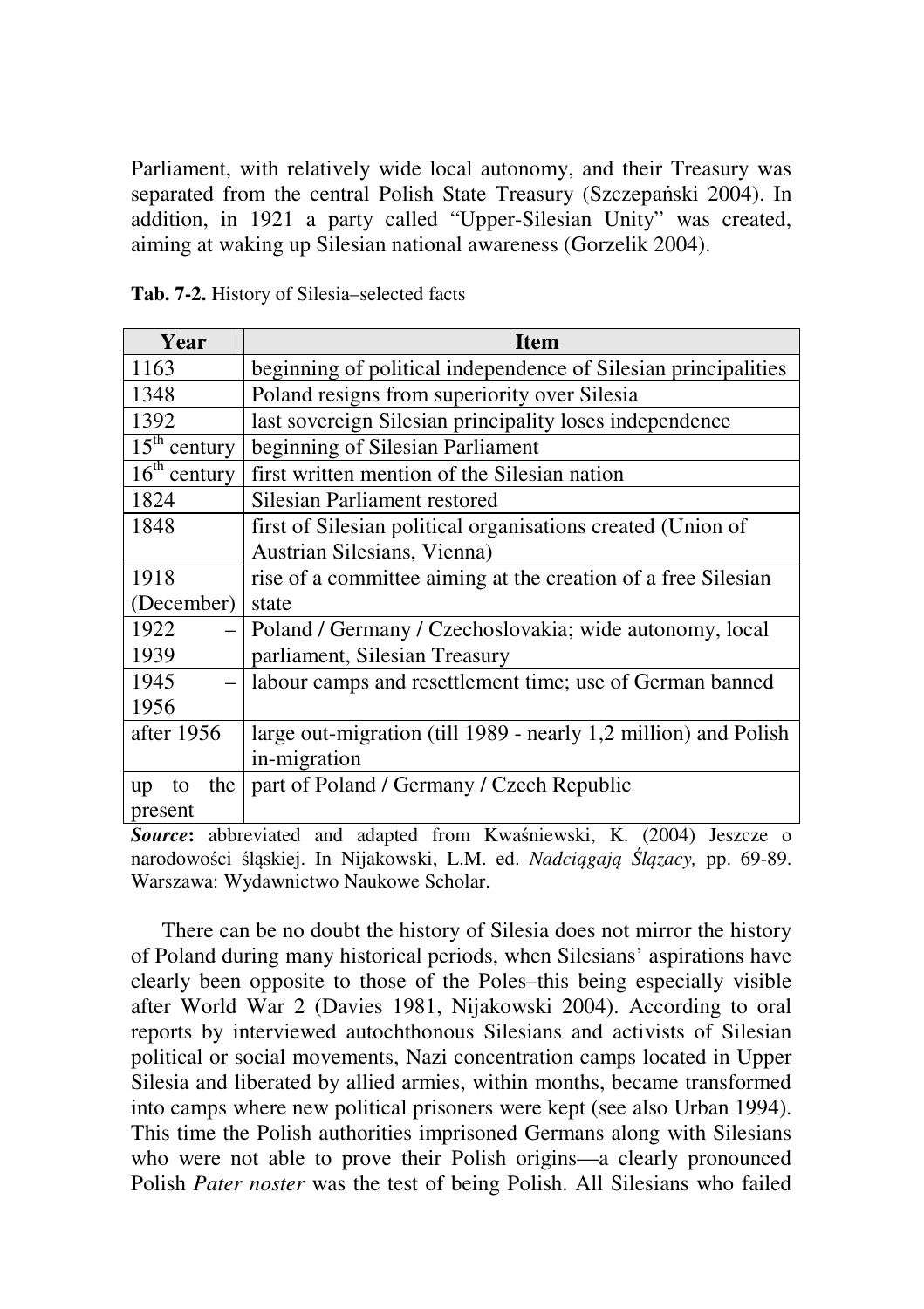to pass the test were co-identified with the hated Germans. The largest transit camps existed in Jaworzno, Oświęcim, Gliwice-Łabędy, Mysłowice, Łambinowice and Świętochłowice (see also Faruga 2004 and Nijakowski 2004), and prisoners were expelled to Germany or transferred to the Soviet Union (Faruga 2004). Testimony of surviving prisoner family members state that the Oświecim camp existed more than two years and the last transit camp (Jaworzno) was finally closed down only in 1956. What is shocking to most Poles is that sometimes these post-war transit camps are referred to as "Polish concentration camps", as Silesians were gathered ("concentrated") there by the Polish authorities. However, in most cases this expression is completely misleading as it improperly suggests the Nazi (German) camps located on the territory of wartime Poland. Use of this expression was prohibited by Polish law in 1998 (Ustawa... 1998).

The more or less formal and institutional discrimination of Silesians induced emigration. It is estimated that the number of those who left Poland may be as high as 1.2 million between 1955 and 1989 and the most common destination was the Federal Republic of Germany (Szajnowska-Wysocka 2003). Immigration of Silesians to Germany was stimulated by the FRD governments, which considered Germans all those, who were born and lived within the 1937 borders of Germany, and granted immigrants significant institutional support (Jałowiecki 1996). Hence, Silesians inhabiting the pre-war Polish part of Silesia were not awarded the same rights. Evidently, economic differences between Poland and Germany increased the motivation for emigration. In summary, the driving factor was Silesian ethnic origin while economic divergence enhanced inclination towards emigration and the right place of birth facilitated it.

When talking about their history, many Silesians are especially embittered about the post-war period. They state that even those with a confirmed role in the Silesian uprisings after World War I and those persecuted by Germans during World War 2, but who considered themselves more Silesian than Polish, did not manage to avoid persecution in the post-war period and felt themselves to have become second-class citizens (Jestem... 2006). Many of these people perceive the actions of the consecutive Polish governments in carrying out the in-migration of ethnic Poles to Silesia (the so-called resettlement) as a clear and successful attempt to "dissolve" Silesians within the growing mass of the ethnically Polish population.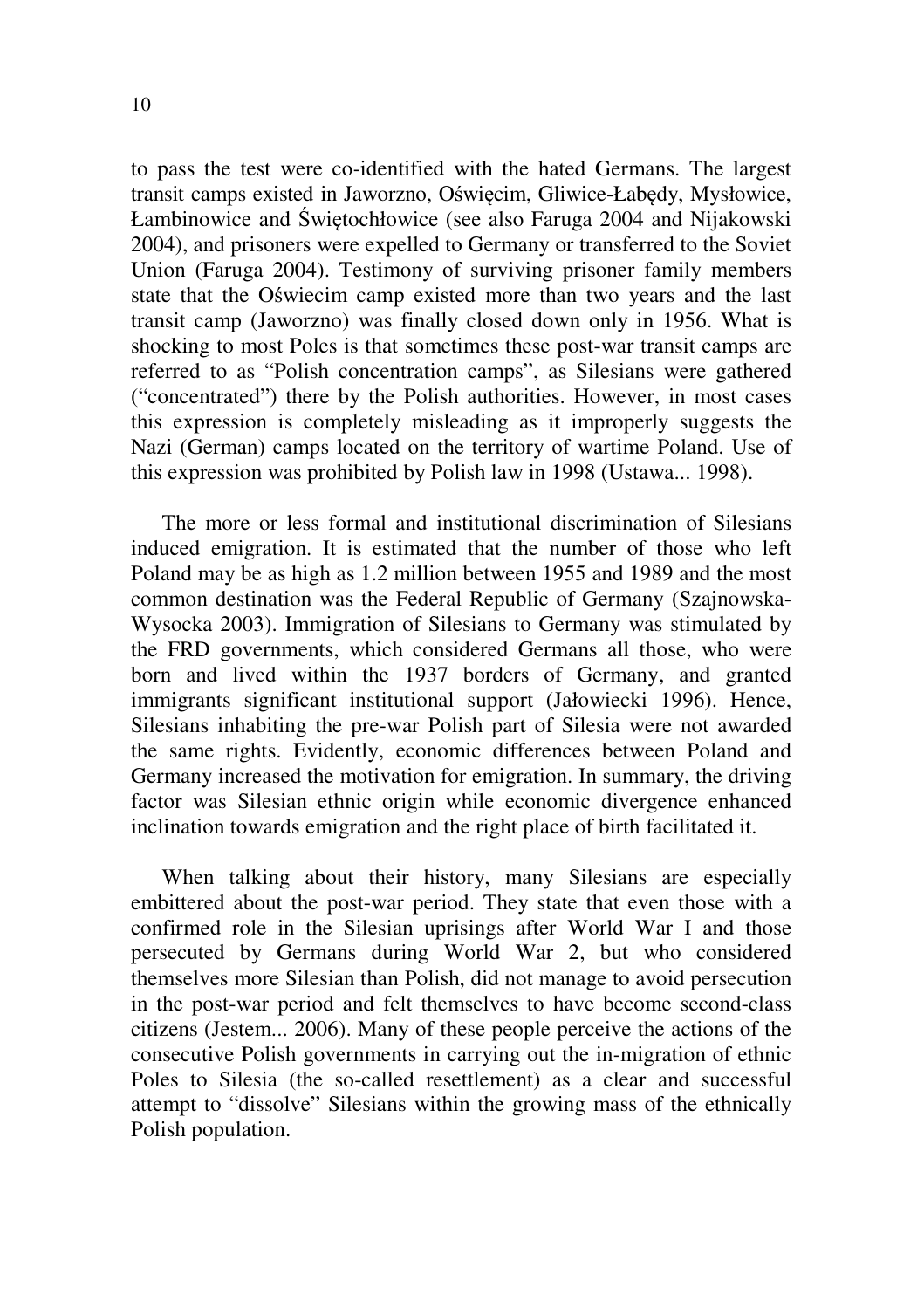Yet in spite of these events, the vast majority of indigenous Silesians continue to live in the two administrative regions of Śląskie and Opolskie (see Fig. 7-1). However, the overwhelming character of the circles on the chart map is somewhat confusing. These two provinces altogether are inhabited by about 5.8 million people (Mały... 2003), hence Silesians make up 3-34 per cent of the population of these regions (depending on the estimated number of Silesians), with the most reliable figure at about 24 per cent (1.4 out of 5.8 million). In addition, surveys conducted in Upper Silesia in 1994 and in 1998 confirm the reliability of this rate: 27- 27.5 per cent of respondents declared Silesian nationality, 0.5 per cent Silesian-Polish and another 0.5 per cent Silesian-German (Kwaśniewski 2004, Nijakowski 2004). Silesians interviewed have commented interestingly upon the numbers above:

"How shall I answer the question my kid keeps asking me: why is it allowed to be a Polish-Silesian, why is it allowed to be a German-Silesian and why it is not allowed to be a Silesian?"

Silesian identity is not tied to either the Polish or Czech part of historical Silesia. Research conducted abroad, as far away as Texas, has proved that even the fourth generation of emigrants use Silesian slang<sup>2</sup> as a means of group identification (Szmeja 2000, Nijakowski 2004). Therefore, the identity belongs first to the group, only then to the territory. It seems to result from the borderland character of Silesia and constant changes of its political affiliation over centuries, when group members could be recognised through linguistic and cultural features and not through allegiance to any state. Further discussion on Silesian identity is conducted in *Silesian self-consciousness* section of this article.

 2 for more extensive comment on language issues see *Language or dialect?* section of the hereby paper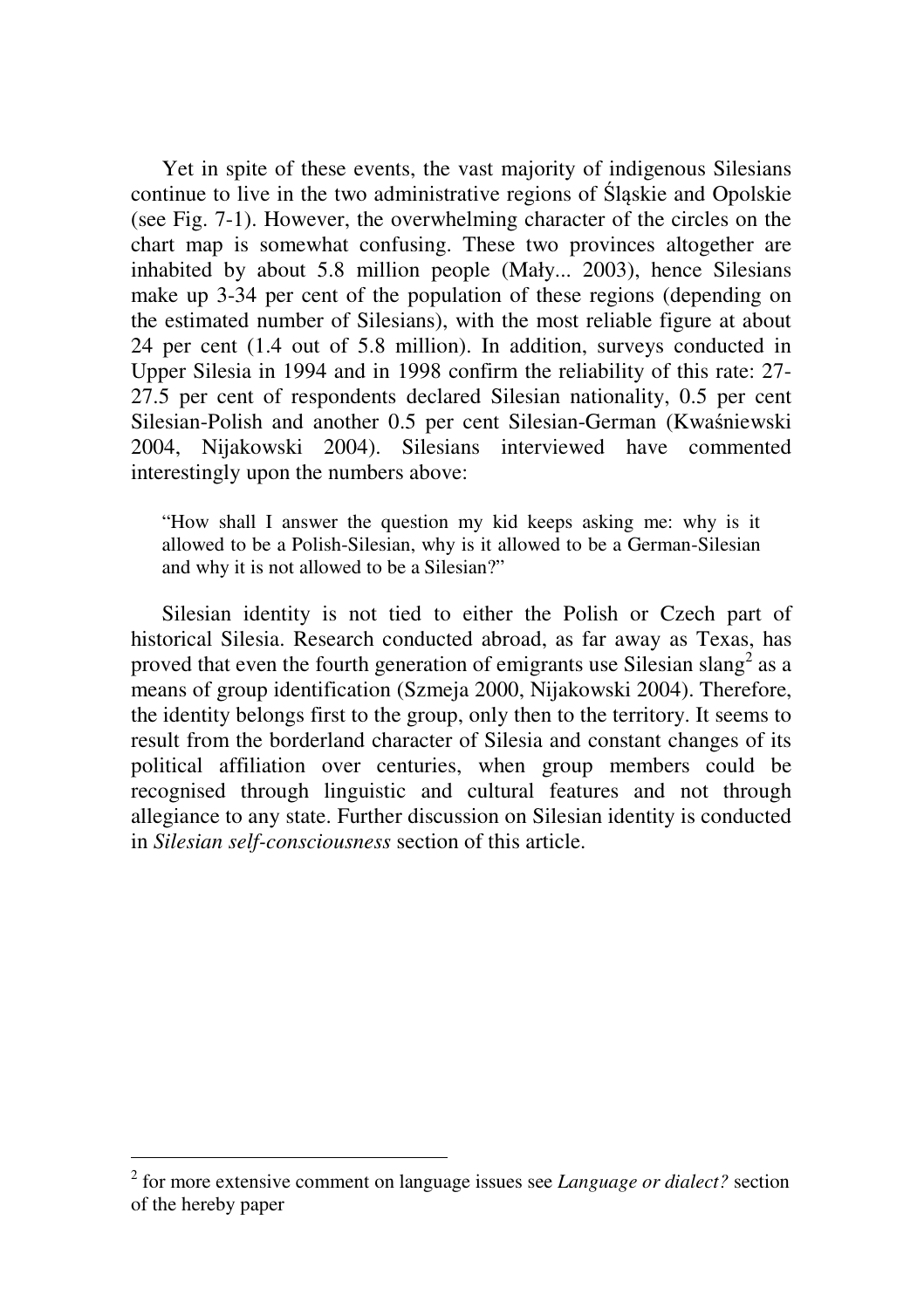

**Fig. 7-1.** Distribution of Silesians in Poland

.... Historical border of Upper Silesia in contemporary Poland

*Source*: Barwiński, M. (2004) Pojęcie narodu oraz mniejszości narodowej i etnicznej w kontekście geograficznym, politycznym i socjologicznym. In Acta Universitatis Lodziensis, *Folia Geographica Socio-Oeconomica*. Łódź, pp.67. (modified)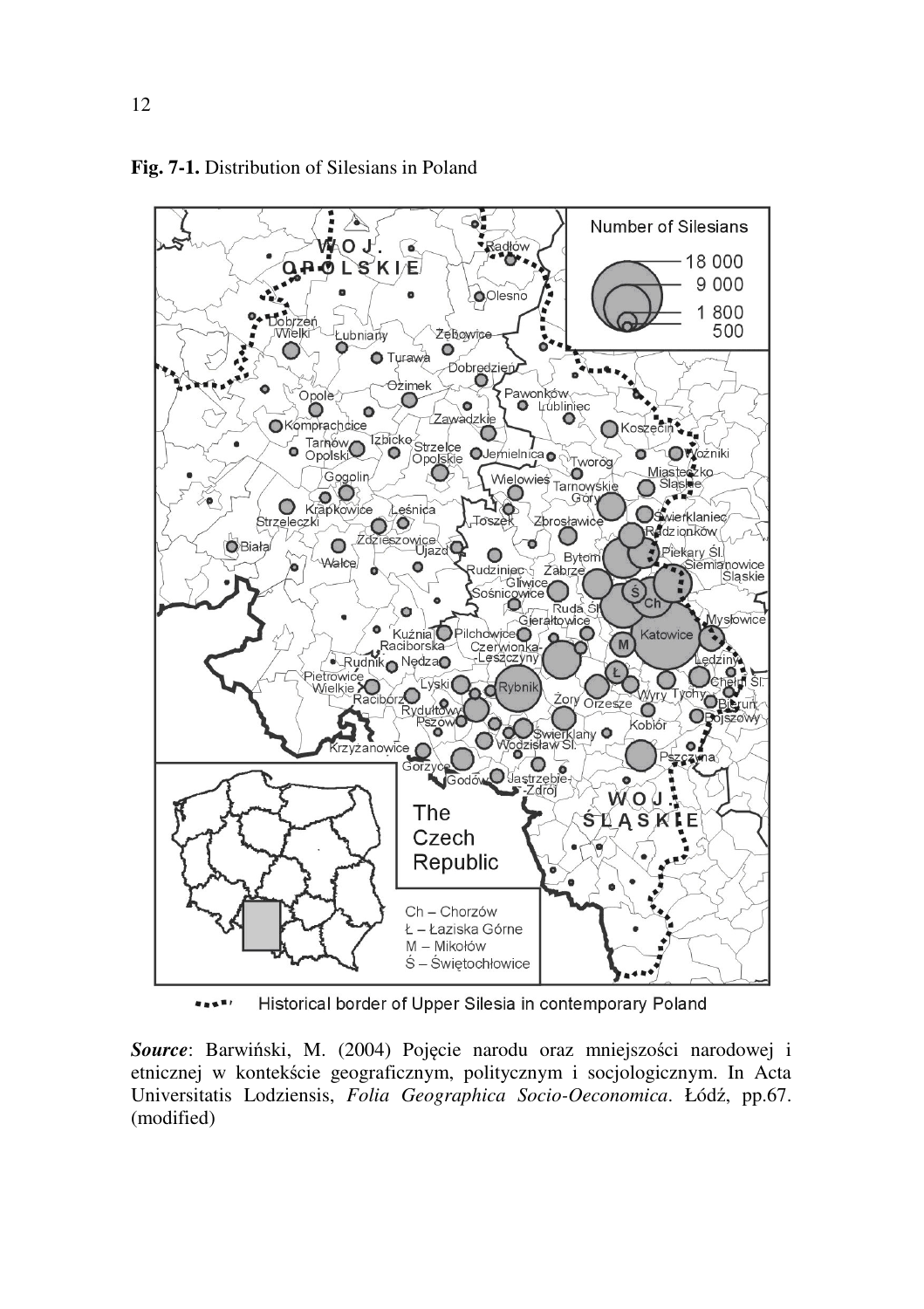#### **Cultural distinctiveness?**

Various sources state that, at least since the nineteenth century, local cultural movements existed within Silesia. One of their main aims was propagation of local culture, emphasising the difference of Silesia from Poland and Germany and waking up national awareness (Gorzelik 2004, Faruga 2004). The existence of such movements itself may be fully legitimately considered to be a proof of cultural differences among ethnoses inhabiting the area of Silesia, in the days when Silesia for the most part was Prussian. These differences were in quite a common way verified by everyday life, as Prussians used to call Silesians *Wasserpollacken*, which was a derogatory term translatable as "watereddown Poles" or "diluted Poles" (Faruga 2004, Simonides 2004). At the same time, the neighbouring Polish often perceived Silesians as being flattering and ingratiating to Germans. Therefore, on the social ladder, Silesians were placed in-between Germans and Poles.

Before World War I, Silesians inhabiting the present territory of Poland were strongly Germanised (Faruga 2004), and the period between world wars, when historical Silesia was divided among Poland, Czechoslovakia and Germany, remained in the memory of Silesian families as a time of Germanisation, Polonisation and Czechisation (Simonides 2004). Post-war history points to a further, intensive Polonisation of Silesians (Faruga 2004, Krawczyk 2004). Yet, what is probably most unexpected, is the present on-going process of so called *soft*  Polonisation, as interviewed Silesians call it. Even today, Polish authorities at different levels still disturb Silesian cultural activities. One of the most striking recent examples concerns a radio debate on post-war Upper Silesia, in which a journalist who was about to lead the programme, was informed a few hours before the program that he would be forced off the air by external intervention (source: interview with the journalist himself; regional station: Radio Piekary 88.7 FM, date of cancelled programme: 8 April 2006). Local leaders also cite many other cases of harassment in propagating local culture, and a report concerning Poland, adopted by the European Commission Against Racism and Intolerance, calls such actions clear examples of indirect (structural, institutional) discrimination, obstructing equality through legal regulations and/or with the use of public institutions (Minority... 2001). It seems too obvious to question that the existence of actions leading to assimilation of any group, like the Polonisation of Silesians, is in itself, proof of the existence of differences between the groups.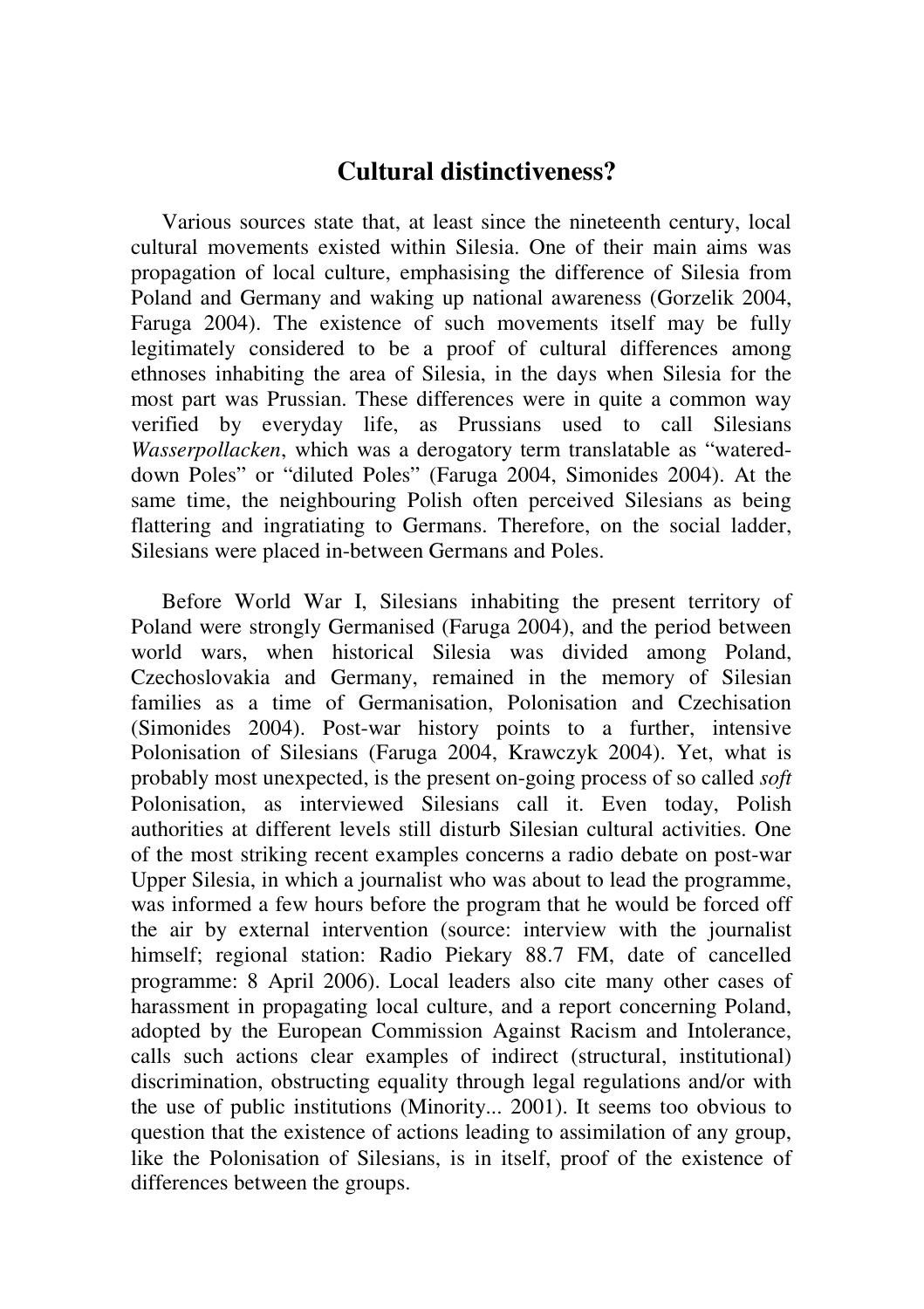#### **Language or Dialect?**

Language differences are commonly believed to be one of the most objective criteria of nation recognition. While this paper does not intend to discuss widely known cases of nations with multiple languages (the Swiss, the Belgians, the Canadians) or multiple nations using the same language (Portuguese and Brazilians) it is worth mentioning that a clear, commonly respected definition of a national language does not exist. Therefore, it is a matter of recognition based on subjectively approved and interpreted criteria whether the language that a particular national group uses earns the label of being a separate language or stays at the sub-level of a dialect. Consequently, subjective factors decide the criteria to be used to objectively judge the case of national belonging. In further considerations, the term: *ethnolect* will be used in order to avoid attribution of the particular status of language or dialect to the Silesian verbal code.

A great majority of Polish research reports conclude that Silesian is a dialect of the Polish language (Nijakowski 2004, Wyderka 2004). Some also claim that the lack of a codified, written version of the Silesian ethnolect and the fact that Silesians write in Polish, deprives this ethnolect of the right to language status<sup>3</sup> (Nijakowski 2004). The lack of belleslettres or specialist literature written in Silesian is treated as another proof, and newspapers published by Silesian organisations, folk stories and books with fairy tales available in many bookstores in the region do not influence this verdict. The experts reject Schwytzer Tütsch, spoken in Switzerland, as an example of a possible alternative interpretation. All attempts of Silesians to prove their ethnolect to be distinct from Polish are met with skepticism, and Silesians are regarded as desperately trying to prove their distinctiveness (see Faruga 2004). One of the most commonly used proofs is the fact that in the census of 2002, the number of Silesian language declarations (56.6 thousand) is far less numerous than the number of Silesian nationality declarations. Thus, researchers refer to the subjective census language declarations they rejected to acknowledge, as a reliable source of information on nationality. They also seem to disregard the fact that two autochthonous Silesians speaking their ethnolect can scarcely be understood by the Polish and cannot be understood at all by the Germans.

-

<sup>3</sup> effort of codification of the Silesian ethnolect has just been undertaken; for details see http://punasymu.com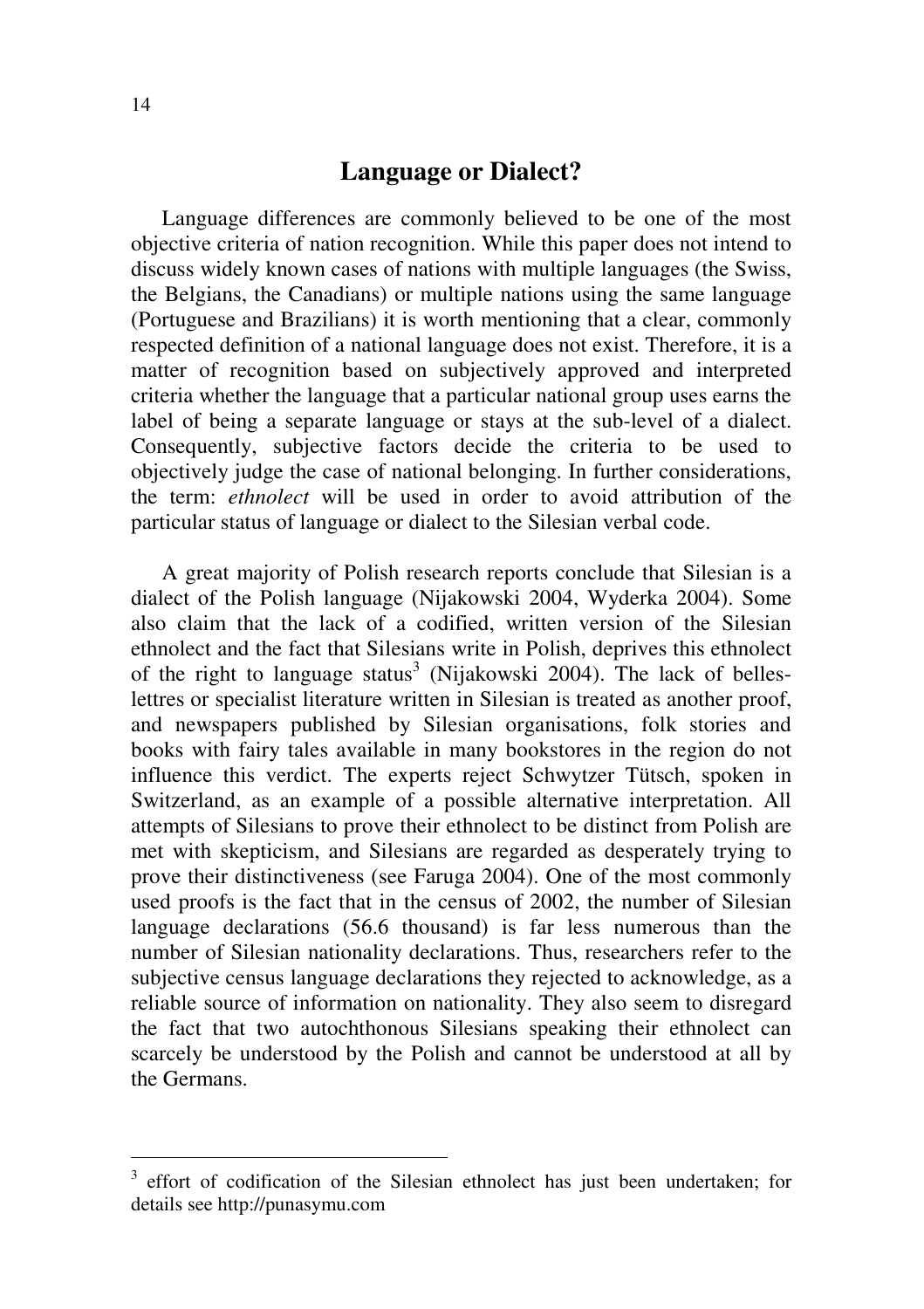Interviews conducted with autochthonous Silesians confirm that they use their ethnolect commonly in private and often in communication within the group in a public space. However, in schools, in state offices and during ceremonies in church Polish is almost exclusively spoken. Exceptions to this rule may be found mostly in small villages inhabited mostly by autochthonous Silesians. In shops, post offices and sometimes also in local state offices, Silesian was spoken when both parties of a conversation were aboriginal Silesians. When spoken in schools or other places, even during informal meetings, children were stigmatised for using Silesian, which gradually eliminated it from public space (see also Nijakowski 2004).

More detailed investigation of Polish research on Silesian ethnolect leads to other astonishing results. Wyderka (2004) in his linguistic deliberations demonstrates that for 95 per cent of Silesians, their dialect is their primary code, so it exists as a means of identification, and one of the most famous Polish ethnologists, while discussing the nineteenth-century history of Silesians, wrote: "(...) inhabitants of neighbouring villages not only speak separate languages, but cultivate different customs as well (...)" (Simonides 2004, 158, transl. by the author). An additional breach in the unified bulwark presented by Polish sociologists may also be found when reading that Kwaśniewski (1997) believes: "(...) national language is what people speaking it claim and not what linguists judge." (Kwaśniewski 1997, 137, transl. by the author). All these citations seem to support the thesis of the presence of a separate Silesian language quite unintentionally and accidentally. Yet, at the end of their considerations, the authors of all the cited articles conclude that the Silesian language does not exist—it is only a dialect of Polish.

However, opposing conclusions may also be found in many reports. Unsurprisingly, the authors of most of these are not Polish. One German authority on Slavic languages even recognises three extra languages in Poland, granting the status of a separate language not only to Silesian, but also to Masurian and Podhalan (G.Henschel, cited in Wyderka 2004). There is no room here in this article for a wider linguistic discussion about Silesian ethnolect, but whatever we conclude, there is a common agreement that language difference is not crucial for nation recognition. In many cases it occurs centuries after a nation has been undoubtedly established in common perception—as in the case of American English (Wyderka 2004) or the presently observed attempts to create two separate languages on the basis of Serbian-Croatian.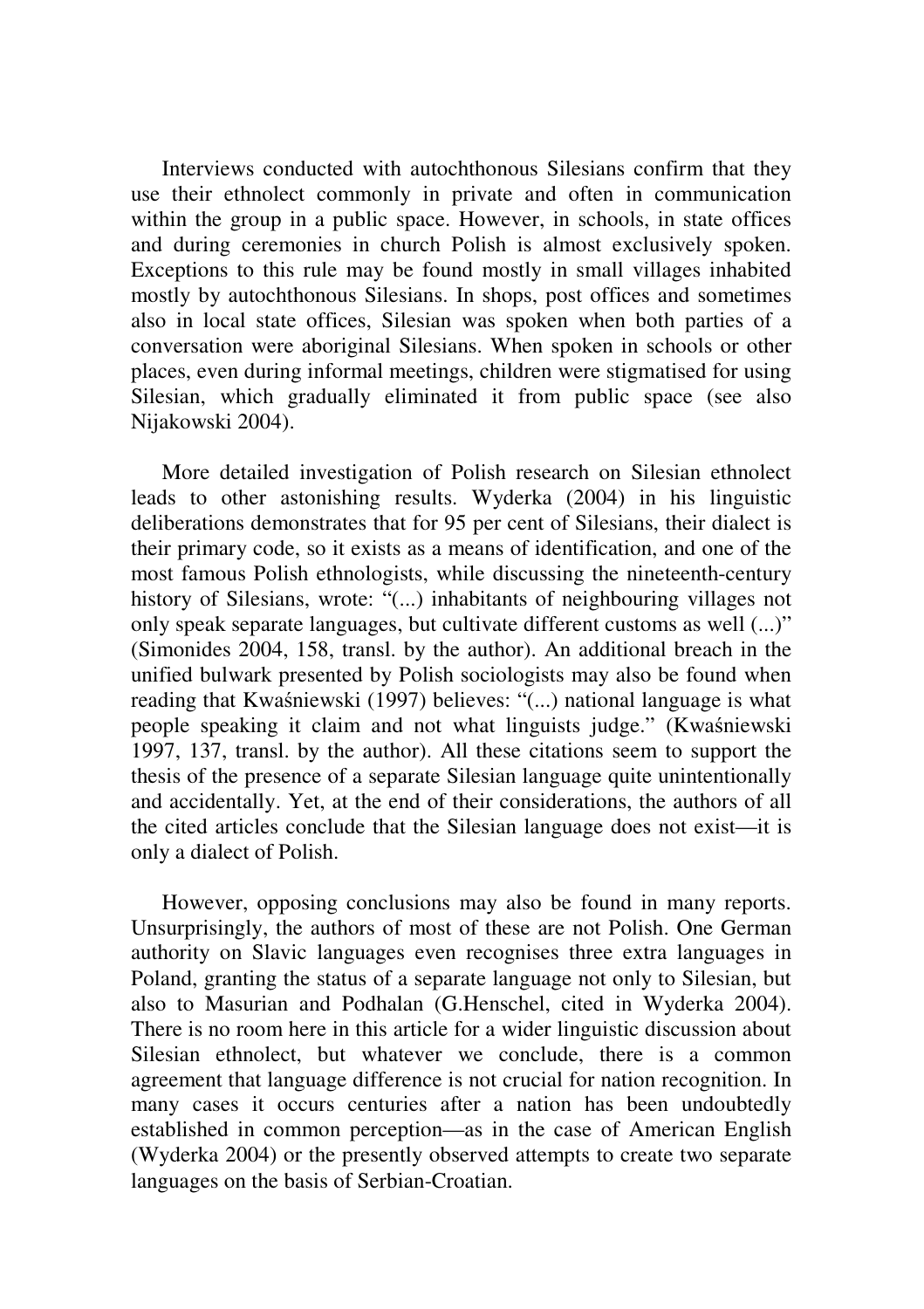Yet, the most important support for recognising Silesian as a language has come recently from overseas. The US Library of Congress granted Silesian the status of a regional language in June 2007, also SIL International acknowledged Silesian as new language (see www.sil.org). Interestingly, discussions with Polish academics interested in the ethnic problems of Silesia lead to a conclusion that the vast majority of them do not respect this verdict and still maintain their former opinions.

#### **Silesian self-consciousness**

The most important subjective feature deciding whether a nation does or does not exist is national self-consciousness. When asked about their ideological fatherland, Silesians often answer that they do not have any. Instead, they point to Silesia as their *Heimat*, which is a German name for "little" fatherland or region of belonging (Gorzelik 2004). As this term is not widely used in highly centralised Poland, unlike in regionalised and federalised Germany, Silesians are often referred to as "marginal men", after Park (1937)—people without any country affiliation, a mixture of peoples typical of border regions. There is no doubt that Silesians possess their own, strong identity, but the question of whether it is of regional or national character, still remains unanswered, and researchers usually point to the constant changes of political affiliation of Silesia over history that resulted in a lack of national affiliation. In the words of a political geographer,

"(...) the Silesian autochthonous population has changed their national mind in the last eighty years more than twice and still remained an ethnic group (...) with an unstable national identification." (Heffner 1999, 80).

This interpretation, although seemly reasonable, lacks basic reference to the historical background, which is crucial here. The constant changes in declaration of national identity of Silesians were enforced by political circumstances. The fact of being a "border people" creates a selfpreservation instinct—Silesians declared themselves as German or Polish, depending on the political situation and the attractiveness of such a declaration—or rather the severity of the threat for expressing an opposing declaration (see also Faruga 2004 and Szczepański 2004). Silesians were always expected to declare their allegiance, which is typical for border people living between two more powerful neighbours, and the fact they survived centuries with no political support in the form of their own state at least to some extent may be owed to their flexibility in national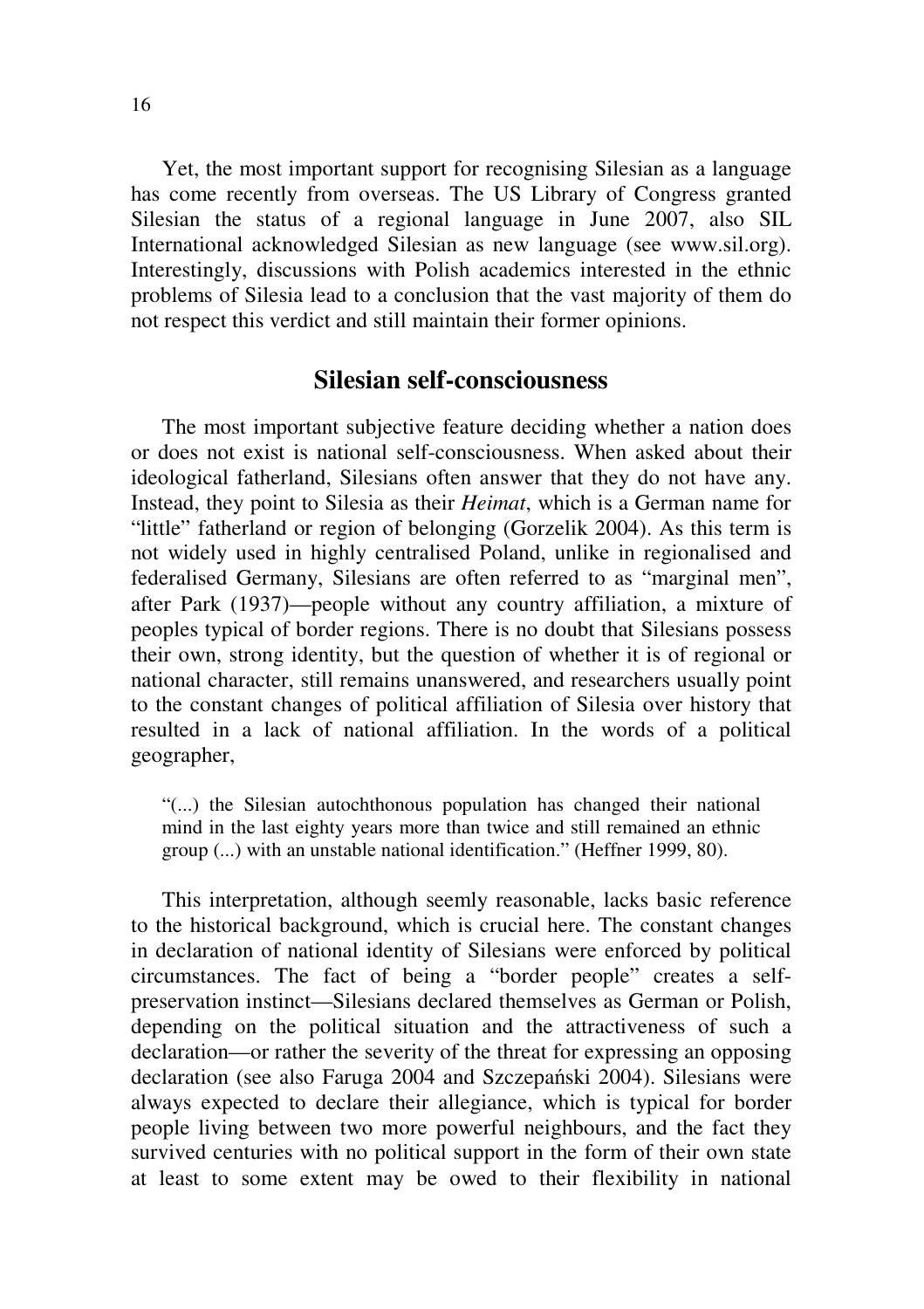declarations and adaptation to changing circumstances. Probably the only feature that remained unchanged over centuries was the exceptionally deep devotion of Silesians to the Catholic Church. This factor does not distinguish Silesians from Poles, who are also Catholic in vast majority of cases.

Today Silesians potentially have probably the first opportunity in their history to stop being "marginal" and to be granted a status that would help them support their struggle to maintain identity. Instead, however, sociologists conclude:

"Silesian declarations do not mean we have a Silesian nation in sociological terms. We have instead, a strong Silesian ethnic group, not a fully shaped nation or even nationality." (Szczepański 2004, 114, transl. by the author).

 Others claim that autonomic Silesian culture does not exist and Silesians are an ethnographic group, a part of the Polish nation characterised by a mixture of Polish cultural features and German additions (Kwaśniewski 2004, Nijakowski 2004). They advise Silesians, instead of working towards the creation of a recognised nation, to implement multiculturalism, which is usually explained as working for the region, developing cultural diversity, writing textbooks on regional education, organising public cultural meetings and other similar activities (Nijakowski 2004, Wódz & Wódz 2004). Such an approach may be surprising, especially in the context of the more observable inclination of sociologists towards subjective criteria of nation recognition, often expected to be supplemented by either some objective criteria or at least less subjective criteria. Thus, another question arises, why are the researchers' conclusions so disadvantageous for Silesians' attempts to formally confirm their distinctiveness? The answer needs additional light in the form of an in-depth investigation of the Republic of Poland's legal regulations.

### **Legal Approach**

A discussion of Polish legal regulations regarding national identity finds its best beginning in the Preamble to the Polish Constitution of 2 April 1997, currently in force: "(...) We, the Polish Nation–all citizens of the Republic (...)". Clearly, the Polish constitution approaches nation and nationality in a western European way, where nationality is derived from citizenship and they are mutually identified with each other. Yet, Polish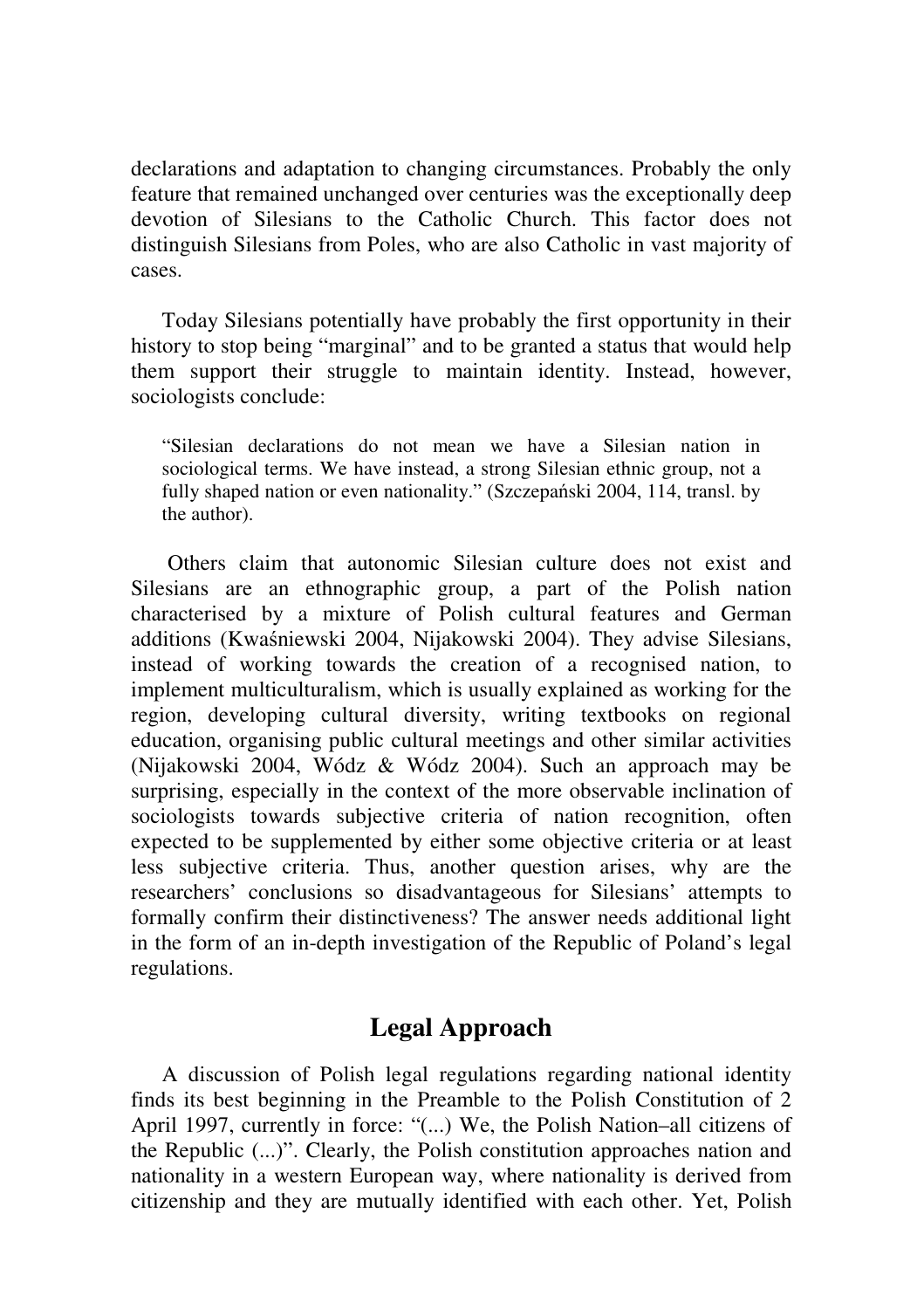researchers entirely separate these terms, acknowledging ethnic-states eastern European style and treating citizenship as an expression of belonging to a state, while nationality is deemed as an indication of belonging to a nation. Therefore, it must be strongly emphasised that the legal and systematic approaches to national identity do not match each other in Poland.

After the political changes that took place in Poland in 1989, a legal act regulating minority status was long awaited. However, a parliamentary act on national and ethnic minorities and regional language was enacted only on the 6 January, 2005, and it is Article 2 paragraph 1 of this act which presents the legal definition of a national minority. To depict properly the background of the discussion, it seems reasonable to cite it in its extent:

"Art.2. p.1. National minority, in the light of the act, is a group of Polish citizens, who fulfils all of the following conditions at a time:

1) is less numerous than the rest of RP inhabitants;

2) significantly differs from other citizens by language, culture or tradition;

3) aims at preservation of its own language, culture or tradition;

4) is conscious of its own historical national community and is directed at its expression and preservation;

5) its ancestors have inhabited the present territory of RP for at least 100 years;

6) identifies with a nation organised in its own state."

Source: Dziennik Ustaw 2005 No. 17 it. 141, transl. by the author.

The next paragraph of this act enumerates nine groups officially recognised as national minorities. Silesians are not on the list as they do not match the last criterion–the Silesian state does not exist. Two other conditions (1 and 5) are met, while the other criteria have already been discussed above and Silesians seem to match them. Further discussion here may be perceived pointless. However, it is worth noticing that at least some of the conditions in the act are controversial (see also Barwiński 2006). Moreover, such an act implemented in the nineteenth century would have deprived Poles during over a century of partition (1795-1918), of the right to national minority status in the then dominating states, and the same interpretation would have affected Jews before 1948, presently affects Kurds in Iraq, Iran and Turkey, and many other ethnoses commonly considered to be nations.

Article two paragraph three enumerates the necessary conditions of ethnic minority recognition. They are only slightly changed from the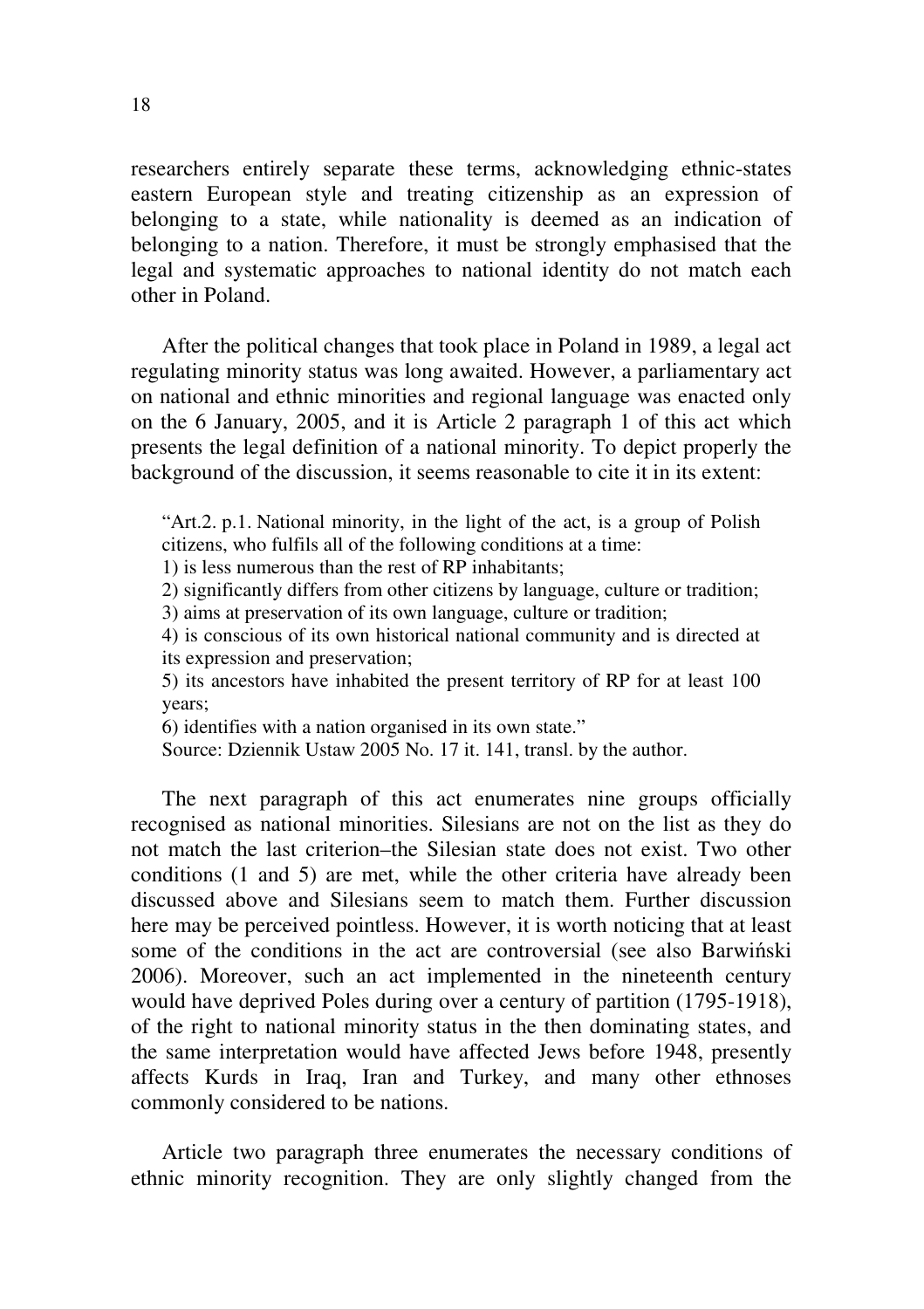already cited paragraph: "ethnic" instead of "national" community in item four and "does not identify" instead of "identifies" in item six. Yet, Silesians are not even listed in paragraph four among officially recognised ethnic groups, and no further paragraph exists that would justify such motion.

Many other objections to this act may be raised–one being that a large number of new immigrants of a given nationality, having lived less than 100 years in Poland, cannot be granted minority rights. Enumeration of national and ethnic minorities in paragraphs two and four closes the door for recognition of any other groups unless their existence is legally confirmed. But before we conclude, one more paragraph of the same act needs attention. Article five paragraph one forbids the use of any measures leading to the assimilation of minority group members (Dziennik... 2005). Further interpretation of this short expression leads to the conclusion that minority groups without an official status of a national or ethnic minority are simply Polish and no further discussion on a legal basis is necessary to determine their status. Hence, the door to the assimilation of all such groups is open (see also Gorzelik 2004).

The ongoing debate on the goals that should be set ahead of a multiethnic society has not yet yielded a commonly respected answer to the question of whether a democratic country should affirm differences through multicultural policy or rather aim toward integration of minority groups into the mainstream culture. Cautious advocates of the identity politics approach point out the intolerance that arises in homogenous societies that are not capable of accepting any significant deviation from the mainstream they belong to, while enthusiasts of the second option emphasise the hazards of multiculturalism that lead, according to their views, to further marginalisation and ghettoisation of minorities and still stronger intolerance of the dominating ethnos against minorities (see Auster 1991, Schmidt 1997, Schlesinger 1998, Hollinger 2006). Both sides of the debate claim to search for the best solution for both mainstream and minority groups sharing the same space. Clearly, minorities are granted more considerable support from the identity politics approach, as it openly affirms minorities as they are, without trying to adjust them to the dominating culture.

However, the Polish legal system does not leave space for further discussion about the case of Silesians. The Prime Minister's regulation of 23 July 2007 concerning organisation of a new body called the Collective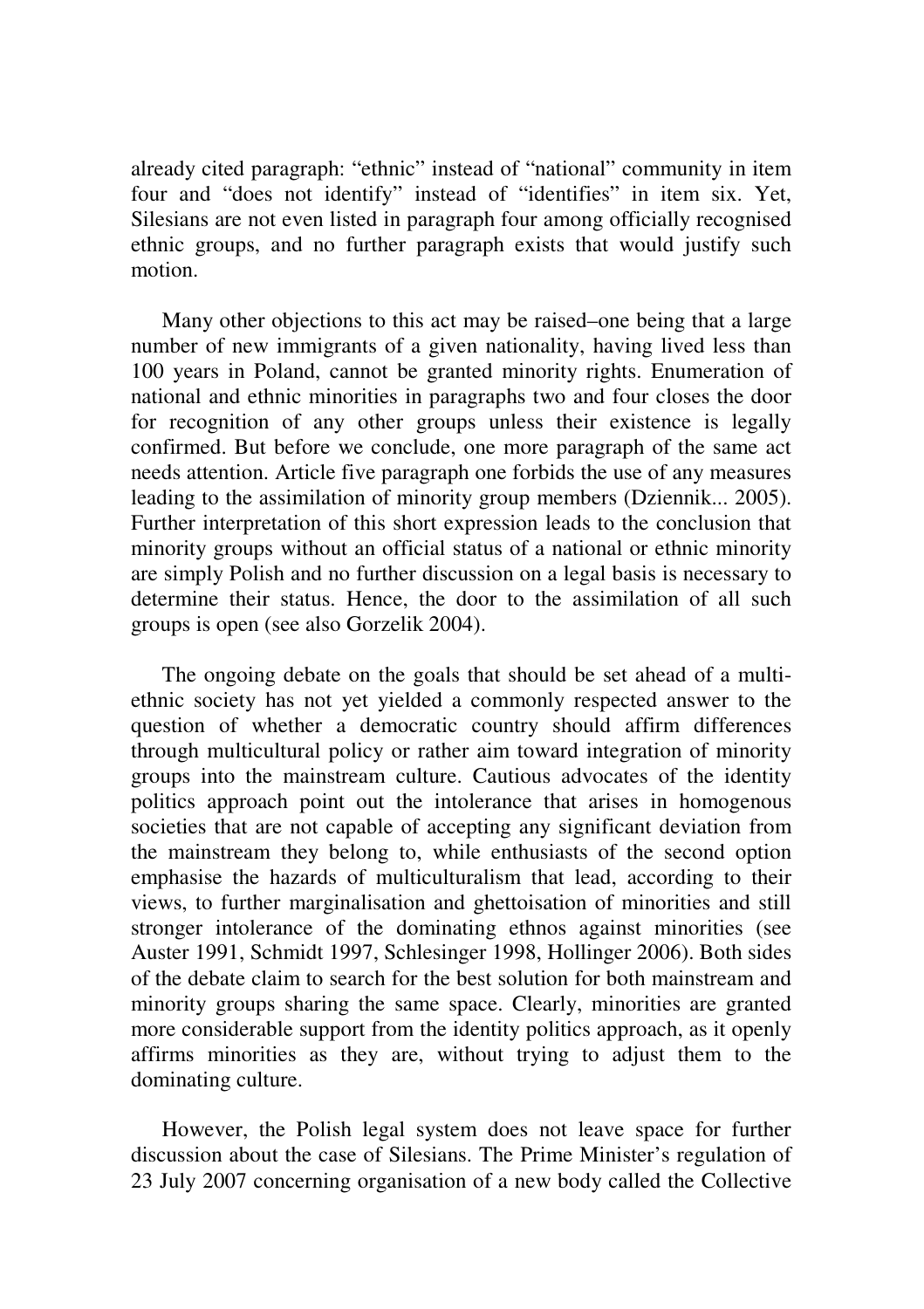Commission of the Government and National and Ethnic Minorities promptly brings disillusionment: common debates will be held only with representatives of those minorities, which have been recognised by the act on national and ethnic minorities and regional language (Zarządzenie... 2007).

#### **Judical Struggle for recognition**

Presently, four different organisations uniting Silesians exist in Poland, and none of them has set themselves the goal of international and national recognition of the nation of Silesia. However, in 1996, a group of members of MAS decided to apply for registration of a new organisation– the Organisation of the Upper Silesia National Minority (OUSNM)<sup>4</sup>. Their statute in paragraph seven defines the aims of the organisation, including arousing and strengthening national consciousness of Silesians and protecting the ethnic rights of persons declaring Silesian nationality. The organisation was registered in a provincial court in 1997, but in few days, after an appeal by the local authorities, this decision was overturned. An epic fight for registration then began, with successive courts rejecting consecutive appeals, including that of the highest European judicial authority–the European Court of Human Rights (ECHR), sitting as a Grand Chamber. As ECHR decisions are ultimate, OUSNM failed to achieve registration.

Detailed investigation of the decisions of the various courts leads to the conclusion that three objections against registration are regularly raised and many others occur in individual court decisions (see for instance Annual... 2004, Postanowienie... 2005, Postanowienie... 2006). First, according to Polish legal authorities the Silesian nation *objectively* does not exist. Second, nobody can declare Silesian nationality, as the Silesian nation does not exist, so having registered such an association, the court would confirm an untruth. Third, registration of such an association would grant Silesians undue electoral privileges, as from the day of registration on, they would have to be considered a national minority.

These three reasons for court objections are clearly misinterpretations, if not manipulations. The first objection does not take into account the fact

<sup>&</sup>lt;sup>4</sup> the name of the organisation after its official documents in English; more precise translation from the Polish official name, which is "*Zwi*ą*zek Ludno*ś*ci Narodowo*ś*ci* Ś*l*ą*skiej*' would be "The Union of Population of Silesian Nationality'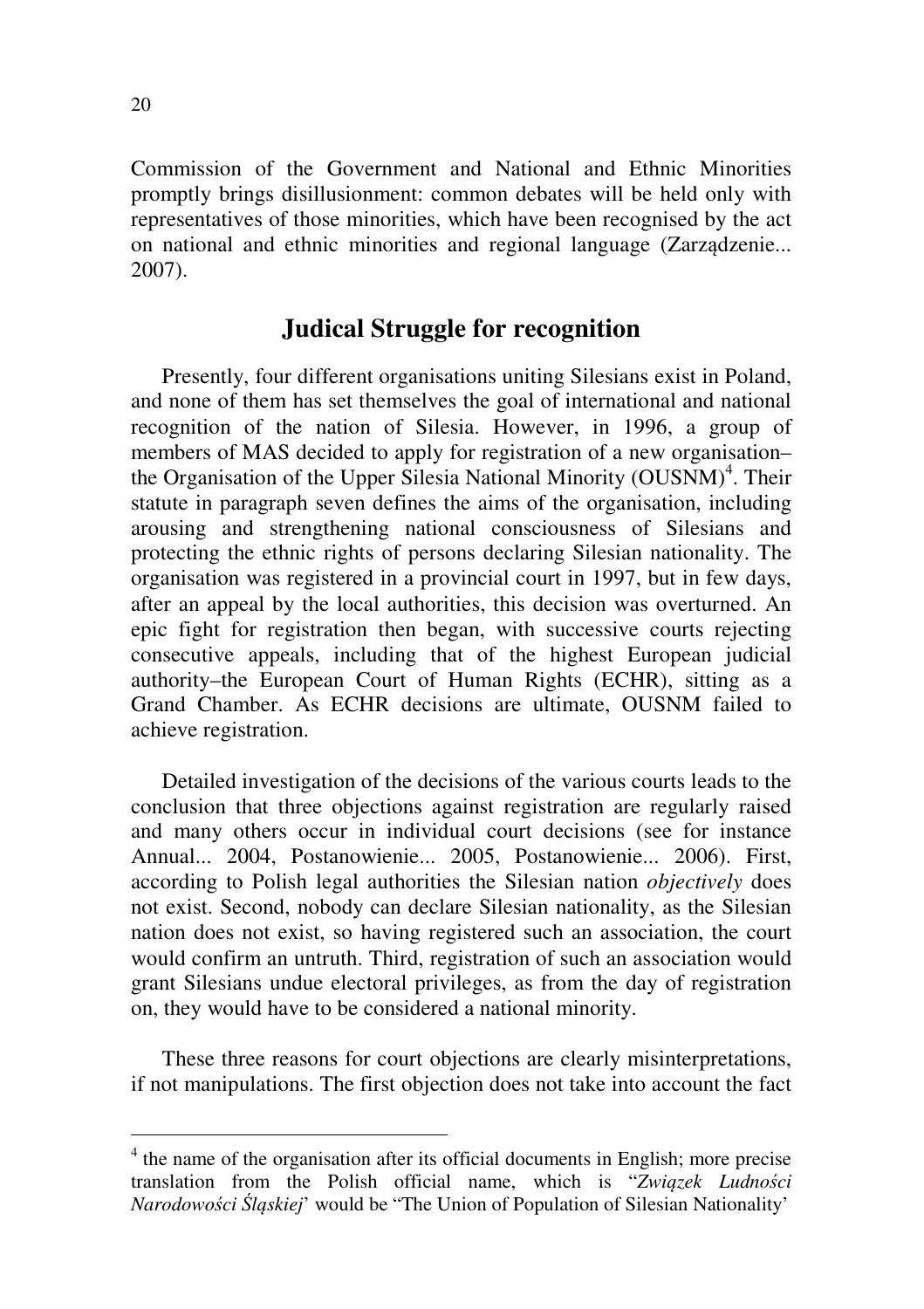that objectivity in national debate does not exist, which has already been discussed here. The second objection was interestingly commented upon by MAS activists. They reminded the court of the case of the "Polish Party of Friends of Beer", registered by a Polish court in the early 1990s—and which won 16 seats in the state Parliament—with the activists mentioning in passing that while one can treat beer as one's friend, the situation is not reversible. In regard to the third objection, the reader is reminded that this is a logical misjudgement, since the electoral act influences the judgement as to whether a group constitutes a national minority or not.

The ECHR judgement may also be perceived as disputable–which became obvious the very moment the judgement was announced. Three out of twenty judges, although in general agreement with the final judgement, declared separate opinions. They stated that the decision of the Polish courts' registration rejection was a political choice and made reference to similar cases regarding Macedonian minorities in Greece and Bulgaria, which were recognised unlawful by the ECHR (Council... 2004, see also Kwaśniewski 2004). What is more, neither of the ECHR judgements stated that the Silesian nation does not exist, as the complaint concerned Polish courts decisions in the light of The European Convention on Human Rights, article 11 (freedom of association).

On 8 December 2005, the name of the organisation was changed to fulfil the requirements of the Polish courts. The new name is translated into English as: The Organisation of the Upper Silesia National Minority– Association of People Declaring Their Belonging to Silesian Nationality (OUSNM-APDTBSN). This lengthy name was expected to find acceptance in the courts, because in a free, democratic country there is a freedom of declaration and association, confirmed in the Constitution and other legal acts. However, on 5 July 2006, the latest appeal was rejected by the district court under the pretext of a discrepancy with the Constitution and with other legal acts, including the constitutional expression of Poland as a unitary state (*sic!*). Then, on 14 February 2007 the latest cassation was rejected by the Supreme Court. The courts persistently declare that the Organisation cannot be registered, as it uses a name of an *objectively* non-existent nation (Postanowienie... 2006). Interestingly, this *objectively* non-existent nation is legally recognised as existing in both the Czech Republic and Slovakia (Faruga 2004).

The OUSNM's struggle for registration has been commented upon by the local population several times in surveys. One such survey was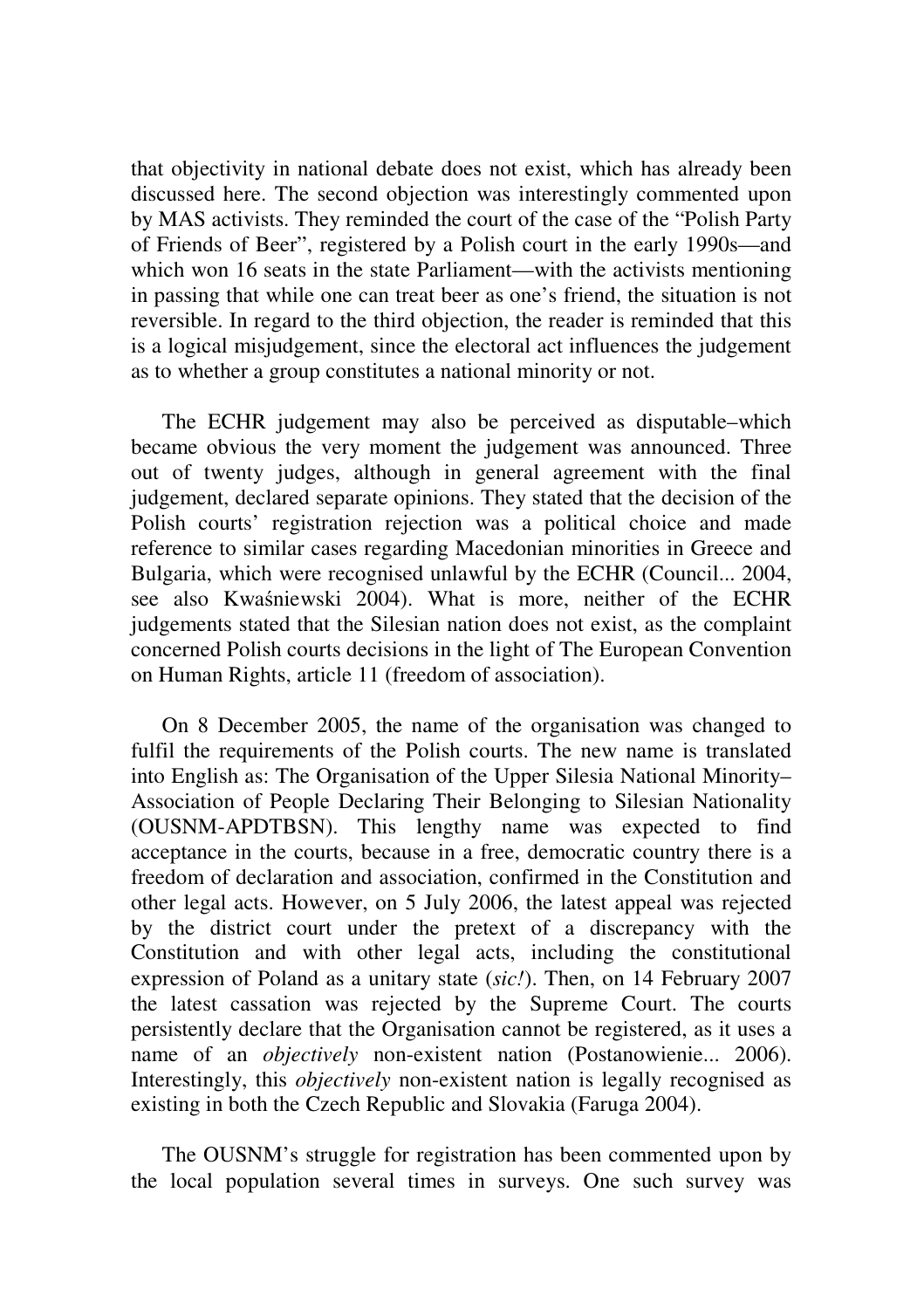conducted in Katowickie Province<sup>5</sup> in September 1997, therefore after the creation of the OUSNM and before the court refusal of registration. The main interest in the survey was the attitude towards the relationship between the state, the region and the European Union, but three questions concerned attitudes towards the OUSNM. About 52% of the surveyed population was against registration, 28% supported the OUSNM's efforts for registration and 20% did not have any particular opinion (Gruszewski 1999). Again, these proportions strikingly resemble those shown in the section "Outline of the history of Silesia" in this paper with a share of 24- 27% of the region's population of Silesian descent.

The tenacity of the courts becomes even more astonishing when the aims of another Silesian organisation are enumerated here. The Movement for the Autonomy of Silesia was registered by Polish courts in 1990 despite the fact it has openly declared its main goals, also in the statute of the organisation: Silesia should be an autonomous, individual entity in a united Europe, having its own parliament, treasury and government (see www.raslaska.aremedia.net). These goals are evidently opposed to the provisions of the Constitution of the Republic of Poland and surprisingly this does not mean the MAS cannot continue its activity.

#### **The Polish case within the European framework**

Contemporary Europe faces two opposing tendencies. The first aims at centralisation and the maintenance of strong individual nation-states in a unified Europe and its roots may be found as early as in Charles do Gaulle's idea of a "Europe of Nations" (Czachor, Mojsiewicz 2001). The other pursues a vision of a "Europe of Regions", of decentralised, federal states consisting of relatively autonomous, small regions that enable local communities or mini-nations to create and implement their own policies (Leonard 2000, Sroka 2003). Within this vision, nation-states are perceived as untenable isomorphisms trying and failing to unite political allegiance (state) and cultural belonging (nation) (Antonsich 2006). The vision of a "Europe of Regions" has been represented on the forum of the European Parliament by "European Free Alliance", a federation of parties representing nations not possessing their own states and regional

-

<sup>5</sup> Katowickie Province covered the core of present Silesian Province in the administrative division in force from 1975 to 1998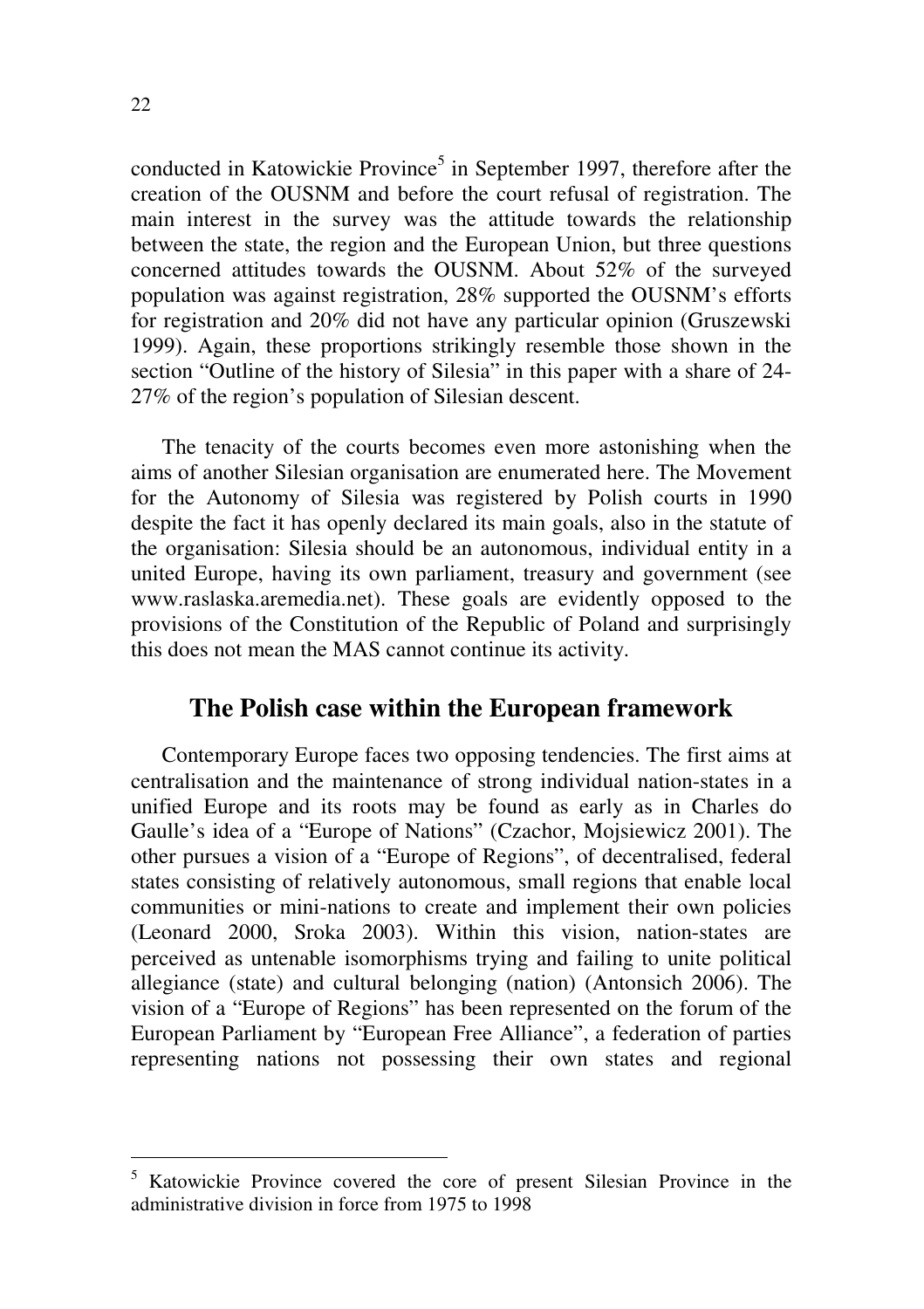movements struggling for autonomy<sup>6</sup>. According to the LOGON Report (2002, 94), "(...) nowhere are there any tendencies for increased centralism; but almost everywhere the regions have increased their powers." The situation within individual nation-states confirms this thesis, as many of them have witnessed an increase in centrifugal forces. For example, in 1998 Scotland was granted the right to have its own Parliament for the first time since 1707, and the spectrum of its legislative domain covers as diverse fields as agriculture, education, environment, health, police, research, social work, income tax and many more (Scotland Act 1998). May 2006 furnishes the further example of the Catalonians who have been allowed to declare themselves a separate nationality within Spain. In addition, Italy of the last days of Berlusconi's rule saw a step made towards the federalisation of the state and the long history of Italian fragmentation did not ignite fears about a less-centralised state.

Some of the examples shown above, concern the political and administration system of states, while others directly touch upon the question of ethnic diversity. However, these two aspects are firmly interconnected, especially in nation-states defending their position at the pan-European level. Therefore, it can be said that politically centralised one-nation state will not allow the vigorous growth of regional ethnic movements, as they will often be perceived as threats to the unity and cohesion of the state. Although this thesis sounds precarious, the last OUSNM -APDTBSN appeal rejection by a district court, confirms it in its extent:

"Concluding, par.1 of the statute [of OUSNM-APDTBSN, added by the author] contradicts art.3, art.6. and art.58 of the Constitution of the Republic of Poland–establishing unity of the state and obliging the state to creation of conditions enabling the Polish nation to last and develop. The preamble to the Constitution itself, results in the statement that the Republic of Poland is a state of one nation–the Polish nation, and national minorities' rights are guaranteed at the same time (art.27 and 35 of the Constitution)." (Postanowienie... 2006, 2, transl. by the author).

The fatal paragraph one of the statute reads as follows:

-

"The Association's name is the Organisation of the Upper Silesia National Minority–Association of Persons Declaring Their Belonging to Silesian Nationality and will be called the Organisation." (transl. by the author).

<sup>6</sup> MAS is a member of European Free Alliance; presently the Alliance is represented by 5 MPs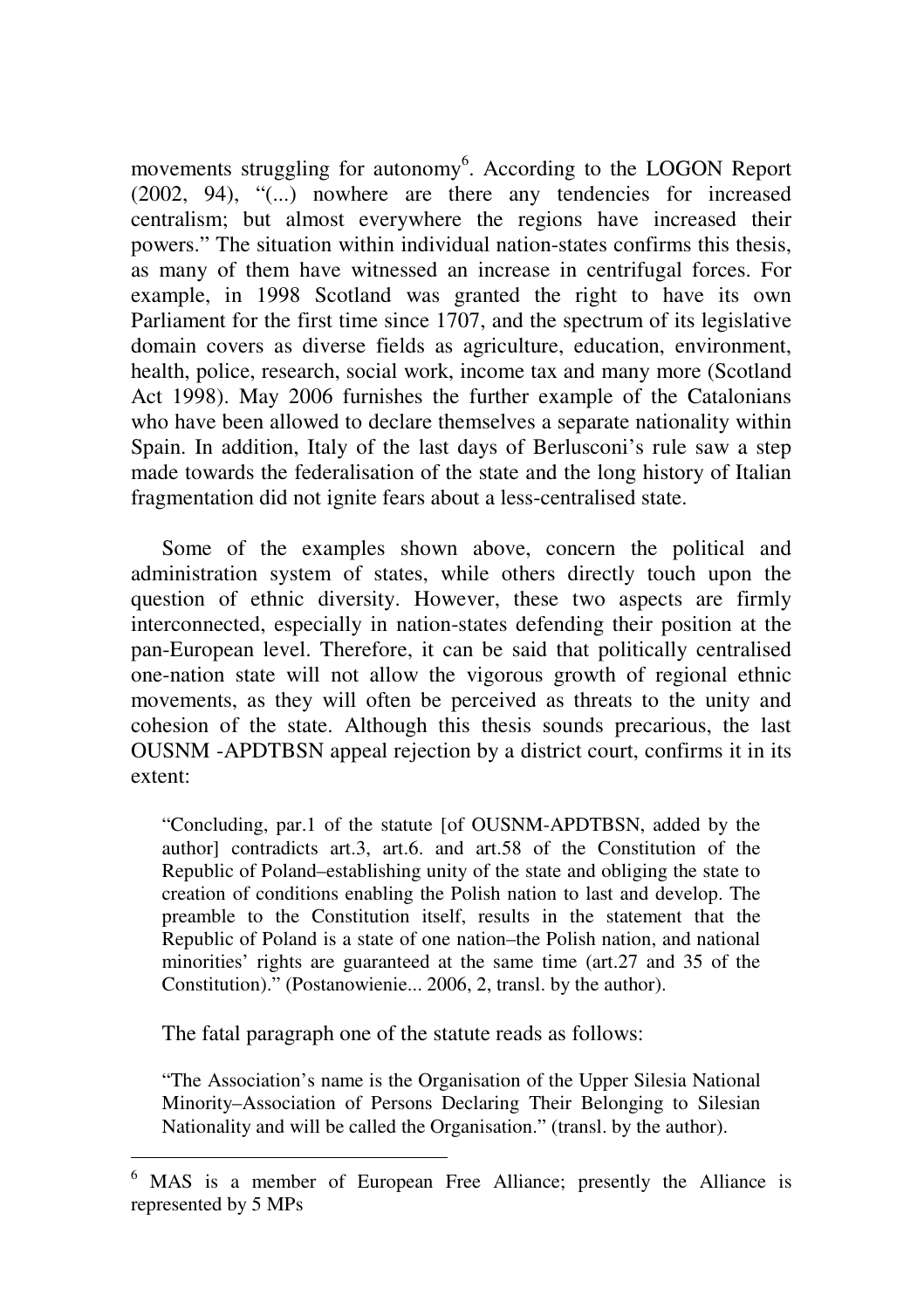The court's statement concerning the existence of a contradiction between the cited expressions means that recognition of Silesian nationality is suspected of threatening either the unity of the Polish state or the persistence and development of the Polish nation. However, the explicit absurdity of such a statement has not been noticed by the court.

It is likely the court follows the common belief, often emphasised by sociologists, that nations have the unwritten right to sovereignty and their own states, so recognising Silesian nationality may result in an increase of the struggle at least for autonomy (Wódz & Wódz 2004)–no matter, whether such fear is reasonable or not. Thus, if the conclusion drawn is right, then the lack of recognition of the Silesian nation is strictly a political affair that has nothing to do with the objectiveness of the judgement of factors determining national existence.

The position of the state towards this Silesian group, demonstrated by the courts, clearly follows Polish (non-)regional policy. The Republic of Poland is not only highly centralised, but any regionalisation attempts are more or less purposely and consciously hampered. In regard to this, since the World War 2, Poland has had three vital changes of administrative regions of the first order: the number of provinces jumped from 14 in 1946 to 17 in 1950, then to 49 in 1975 and back to 16 in 1999. Presently, most of the borders of administrative units do not follow either the historical borders of regions or physical (geographical) ones, and economic regions. In addition, electoral wards and diocese borders are also different (Waniek 2004). In such circumstances, it is extremely hard to create and maintain regional identity. Such actions, although unlikely to be conducted fully purposely, prove the lack of regional policy and lack of interest in real regional policy–at least over the decades. The only visible goal that can be seen in these actions is that they were done to undermine any embryo of regional identity. Silesia also witnessed this policy, as the last change of administrative division in Poland divided historical Upper Silesia into two provinces–to some extent because of the temporal interest of more influential groups, mostly the Germans who inhabit the present Opole Province (Faruga 2004). Additionally, almost half of the present Silesian Province is constituted by lands that have never been a part of Silesia (Waniek 2004). Therefore, regional policy goes hand-in-hand with Poland's "one-nation-one-state" policy.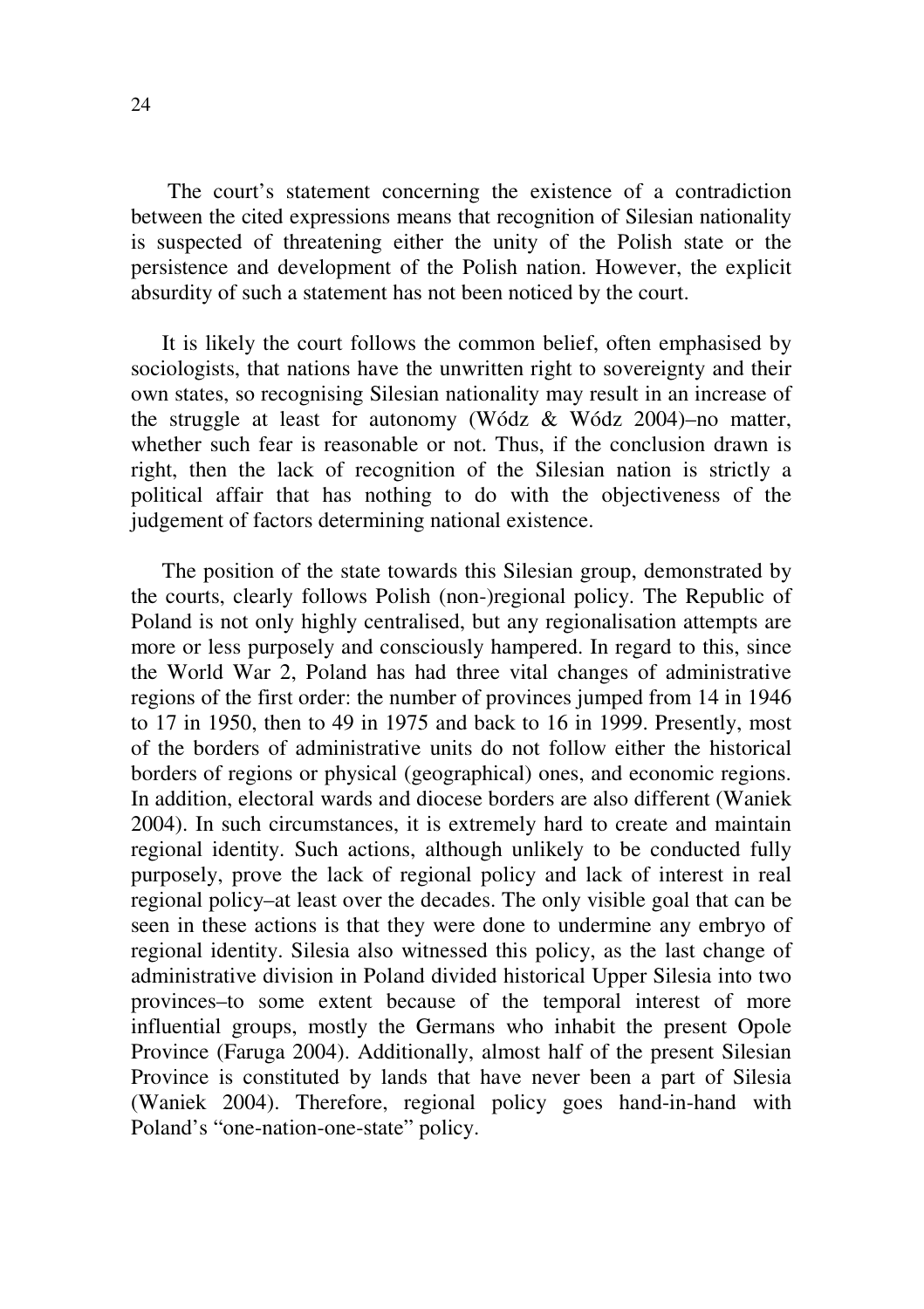#### **Desire for minorities?**

One article discussing Silesians' right to claim separate nationality enumerates *expressis verbis* reasons justifying the thesis that minorities are not necessarily desired (Nijakowski 2004). First, it is easier to govern a homogenous society, as there exist typical behaviours and standards followed by the majority–and minority members must adapt. Second, minority status generates extra costs for the state and complicates governance, as ethnic diversity must be then protected and any discrimination prevented. Third, minorities are supported from abroad and that generates complications for administration. Fourth, the existence of minorities limits majority leaders in their support, as minority members vote for their own leaders (Nijakowski 2004). In brief: minorities generate only problems. The author also admits, that

"(...) setting limitations for freedom of national declaration is to some extent a symptom of lack of democracy in the system (...)" (Nijakowski 2004, 139, transl. by the author).

 At the same time he justifies the state's actions in hampering and slowing down minority recognition processes with the reasons enumerated above.

Such open declaration of intolerance towards minorities is a very relevant summary of Polish policy concerning Silesians, officially aiming at tightening control within the region of Silesia. Frankly, though indirectly, this is an admission that Poland institutionally discriminates against Silesians.

#### **Conclusions**

After World War 2, Silesia became part of Poland. Since that time, Poland through institutional actions has attempted to integrate this region into its territory, and many Polish researchers support these efforts within their various fields of study. Many conclusions concerning the native inhabitants of Silesia are drawn by both Polish institutions and researchers with no respect to either factual reality or arguable subjective theoretical judgements, and from the constitutional expression of Poland being a unitary state, a misleading judgement of a nation-state excluding existence of other nations within Poland, is drawn by the courts. The Silesians who, while fulfilling the legal criteria of an ethnic group described in the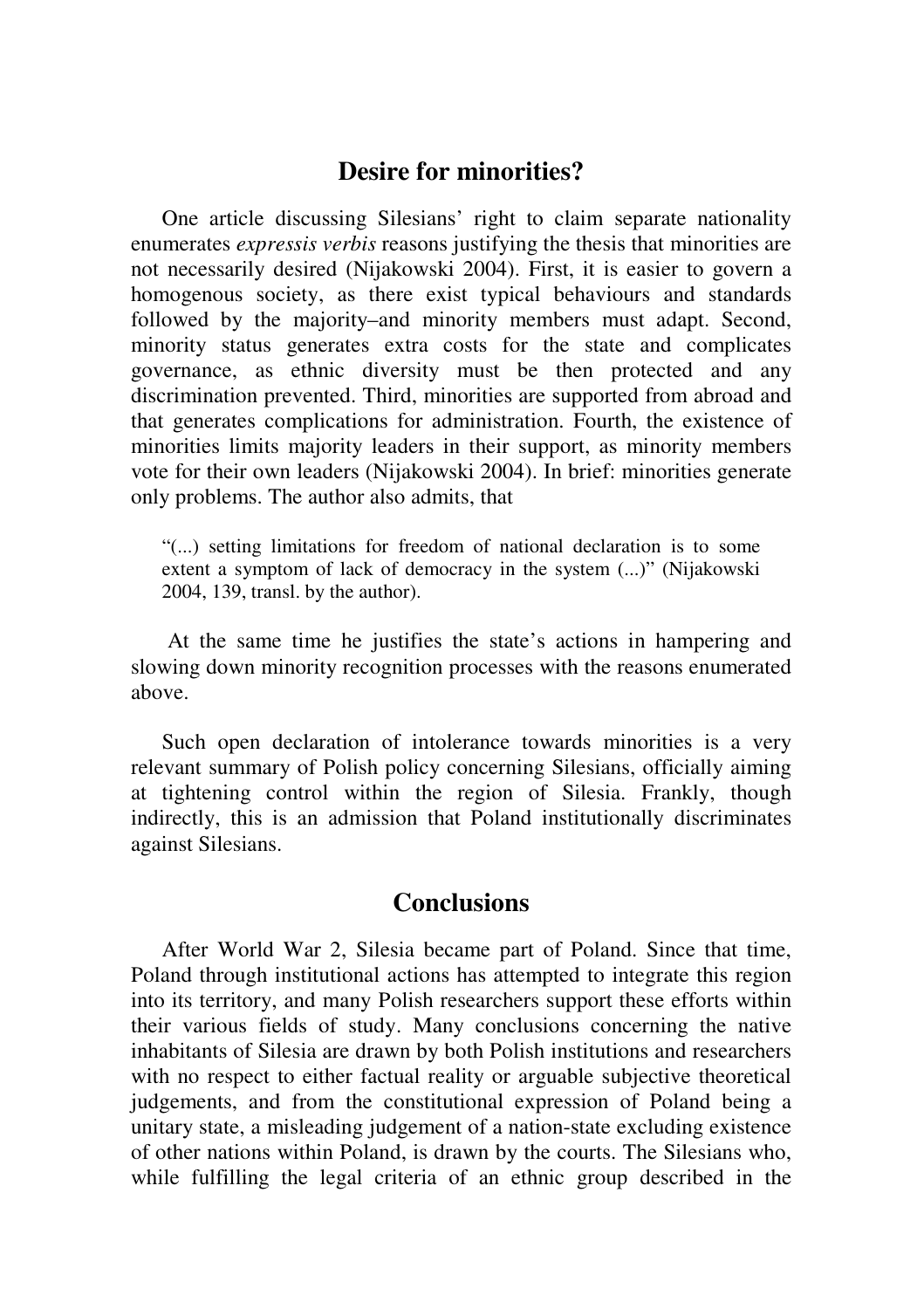parliamentary act (Dziennik... 2005), are not granted even this status. Researchers notice that

"The Silesian has always been the Silesian, loyal citizen of the state, which annexed his/her regional and local (private) homelands." (Szajnowska-Wysocka 2003, 85)

#### and

"(...) on borderlands, nationality is being chosen, man is nurtured within it, it is not granted with birth, it is a fruit of tough and conscious choice (...)" (Simonides 2004, 158, transl. by the author).

 However, the right to choose non-Polish, Silesian nationality is not so generously granted to those interested in doing so. Instead, Silesians are imputed to be Polish, a nationality many of them declared they do not belong to, and a Silesian-European instead of Silesian-Polish identity does not fit the Polish nation-state reality. Although Poland has often supported nations struggling for recognition or for more ethnic-national sovereignty within other countries, the state does not find it unfair to institutionally discriminate against a group living in Poland. Even if historically out-ofdate and politically extremely incorrect, probably the most comprehensive summary of the case is comprised in the opinion of a famous linguist, a candidate for the president of Poland in 1922, Jan Ignacy Baudouin de Courtenay:

"(...) the politician from Warsaw who wanted to turn the Kashubs, the Silesians, or the Byelorussians into Poles could hardly claim to be aggrieved when Tsarist officialdom tried to turn Poles into Russians" (Davies 1981, 60).

#### **References**

Anderson, B. (2006) *Imagined Communities: Reflections on the Origin and Spread of Nationalism*. London: Verso.

- Annual Activity Report 2004 (2005) European Court of Human Rights, Great Chamber.
- Antonsich, M. (2006) Spaces of political loyalty and spaces of cultural belonging. Not published presentation at a conference *Borderscapes: Spaces in Conflict / Symbolic Places / Networks of Peace*. Trento: Italy, 11-14 June 2006.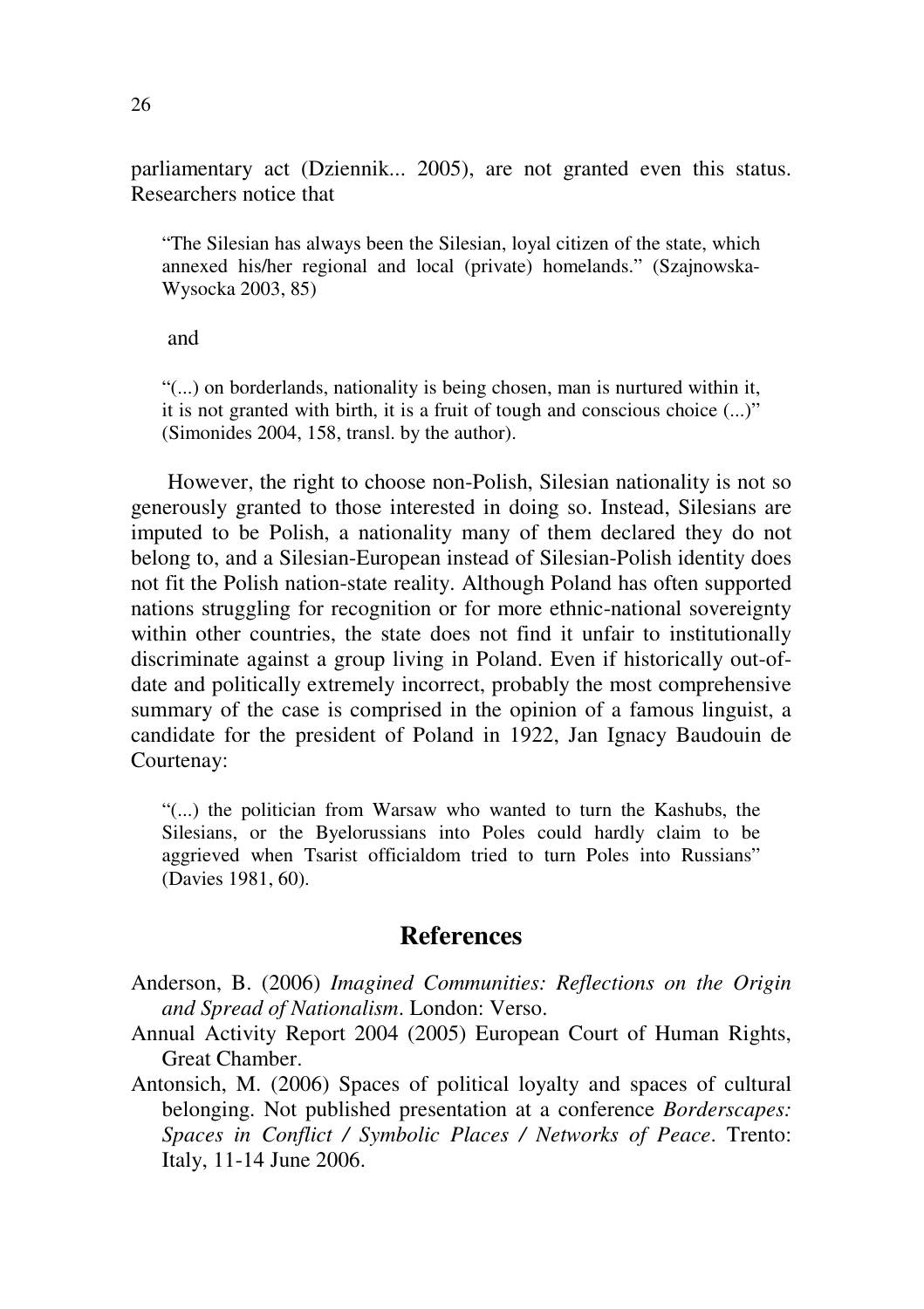- Auster, L. (1990) *The Path to National Suicide*: *An Essay on Immigration and Multiculturalism.* Monterey VA: American Immigration Control Foundation.
- Barth, F. (1998) Ethnic Groups and Boundaries. Long Grove, IL: Waveland Press.
- Barwiński, M. (2004) Pojęcie narodu oraz mniejszości narodowej i etnicznej w kontekście geograficznym, politycznym i socjologicznym. In Acta Universitatis Lodziensis, Folia Geographica Socio-Oeconomica, (pp. 59-74). Łódź.
- —. (2006) Liczebność i rozmieszczenie mniejszości narodowych i etnicznych w Polsce w 2002 roku a wcześniejsze szacunki. In Bieńkowska-Ptasznik, M., Krzysztofek, K., and A. Sadowski eds., *Obywatelstwo i to*ż*samo*ść *w społecze*ń*stwach zró*ż*nicowanych kulturowo i na pograniczach*, vol.1. Białystok: Uniwersytet w Białymstoku, pp.345-370.
- Brubaker, R. (1996) *Nationalism Reframed. Nationhood and the National Question in the New Europe*. Cambridge: Cambridge University Press.
- Chałupczak, H. and T. Browarek (1998) *Mniejszo*ś*ci narodowe w Polsce 1918-1995*. Lublin: UMCS.
- Charter of fundamental rights of the European Union (2000). Nice.
- Connor, W. (1990) When is a Nation? *Ethnic and Racial Studies* 13  $(1):92-100.$
- —. (1994) Ethnonationalism. The Quest for Understanding. Princeton, NJ: Princeton University Press.
- Cornell S., and D. Hartmann (1998) Ethnicity and Race. Making Identities in a Changing World. Thousand Oaks, CA: Pine Forge Press / A Sage Publication Company.
- Council of Europe, European Court of Human Rights, Great Chamber, (2004). Gorzelik and Others v. Poland, no. 44158/98, judgement of 17.02.2004.
- Czachor, Z., Mojsiewicz, Cz. (Eds.) (2001) *Leksykon Unii Europejskiej*. Wrocław: Atla2.
- Davies, N. (1981) *God's playground. A history of Poland*. Volume II: 1795 to the present. Oxford: Oxford University Press.
- Delang, C.O. ed. (2003) *Living at the Edge of Thai Society: The Karen in the Highlands of Northern Thailand*. London: Routledge.
- Deutsch, K. (1966) Nationalism and Social Communication. Cambridge: Cambridge University Press.
- Dziennik Ustaw 2005 nr 17 poz. 141.
- Faruga, A. (2004) *Czy* Ś*l*ą*zacy s*ą *narodem? Przemilczana historia Górnego* Ś*l*ą*ska.* Radzionków: Rococo.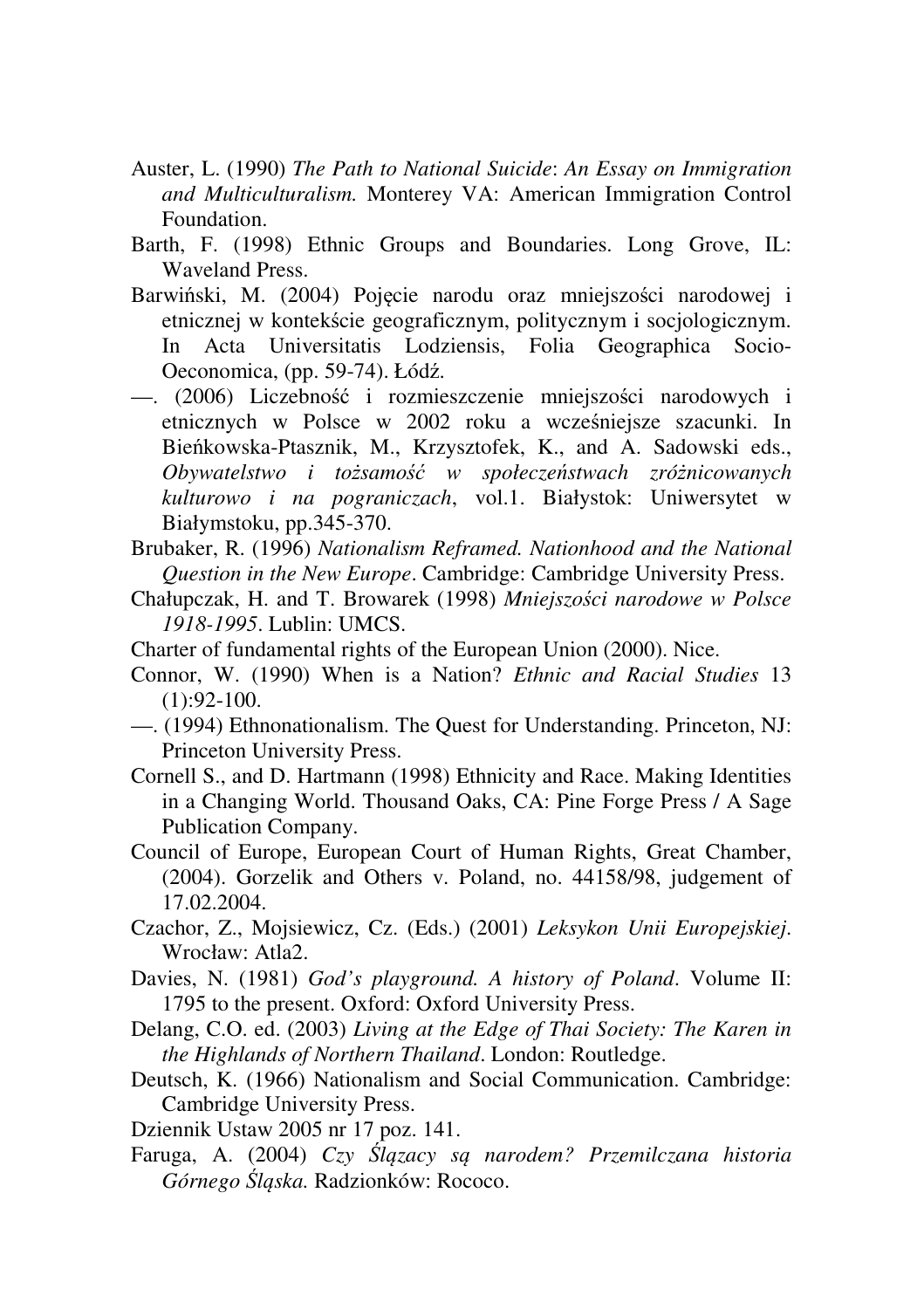- Gellner, E. (1983) *Nations and Nationalism*. Ithaca, NY: Cornell University Press.
- Giddens, A. (1987) *The Nation, State and Violence*. Berkeley, CA: University of California Press.
- Gorzelik, J. (2004) Ruch śląski między nacjonalizmem i regionalizmem. In Nijakowski, L.M. ed., *Nadci*ą*gaj*ą Ś*l*ą*zacy.* Warszawa: Wydawnictwo Naukowe Scholar, pp. 15-34.
- Gruszewski, L. A. (1999) Problem narodowości śląskiej w opinii mieszkańców województwa katowickiego. In Sztumski, J. ed., *Badania nad sytuacj*ą *mniejszo*ś*ci niemieckiej na* Ś*l*ą*sku po 1989 roku.*  Katowice: Wydawnictwo Uniwersytetu Śląskiego, pp.108-113.
- Hall, S. (1992) The Question of Cultural Identity. In Hall, S., Held, D. and T. McGrew eds. *Modernity and Its Futures*. Cambridge: Polity Press.
- Heffner, K. (1999) Ethnically mixed regions in the Polish conceptions of regionalization: the Opole region in Silesia. In Multicultural regions and cities. Region and Regionalism (4): 71-83.Łódź – Opole.
- Hollinger, D.A. (2006) *Postethnic America: Beyond Multiculturalism*. Jackson, TN: Basic Books.
- Jałowiecki, B. (1996) Przestrzeń historyczna, regionalizm, regionalizacja. *Oblicza polskich regionów*. Studia regionalne i lokalne. Warszawa.
- Janicki, W. (2007) Multicultural societies a barrier or a key to European integration (on the example of the Muslim in the UK). In M. Sobczynski and K. Heffner (eds.) Region in the Process of European Integration. *Region and Regionalism* 8(1), pp73-87.
- Jestem Ślązakiem z wielopokoleniowym śląskim rodowodem (2006). In Zbliżenia / Annäherungen. Wrocław: Uniwersytet Wrocławski, pp.7- 12.
- Kedourie, E. (1993) *Nationalism*. Oxford: Wiley-Blackwell.
- Kijonka, T. (2004) Po siedmiu latach kampanii. In Nijakowski, L.M. ed., *Nadci*ą*gaj*ą Ś*l*ą*zacy.* Warszawa: Wydawnictwo Naukowe Scholar, pp. 35-68.
- Krawczyk, J.A. (2004) *Introduction to: A.Faruga: Czy* Ś*l*ą*zacy s*ą *narodem? Przemilczana historia Górnego* Ś*l*ą*ska*. Radzionków: Rococo.
- Kwaśniewski, K. (1997) Czy istnieje narodowość śląska? *Sprawy narodowo*ś*ciowe*, Seria Nowa, ed.VI, 1(10):129-151.
- —. (2004) Jeszcze o narodowości śląskiej. In Nijakowski, L.M. ed. *Nadci*ą*gaj*ą Ś*l*ą*zacy*. Warszawa: Wydawnictwo Naukowe Scholar, pp. 69-89.
- Leonard, M. (2000) *Sposób na Europ*ę *. Pomi*ę*dzy federalizmem a Europ*ą *narodów*. Warszawa: Instytut Spraw Publicznych.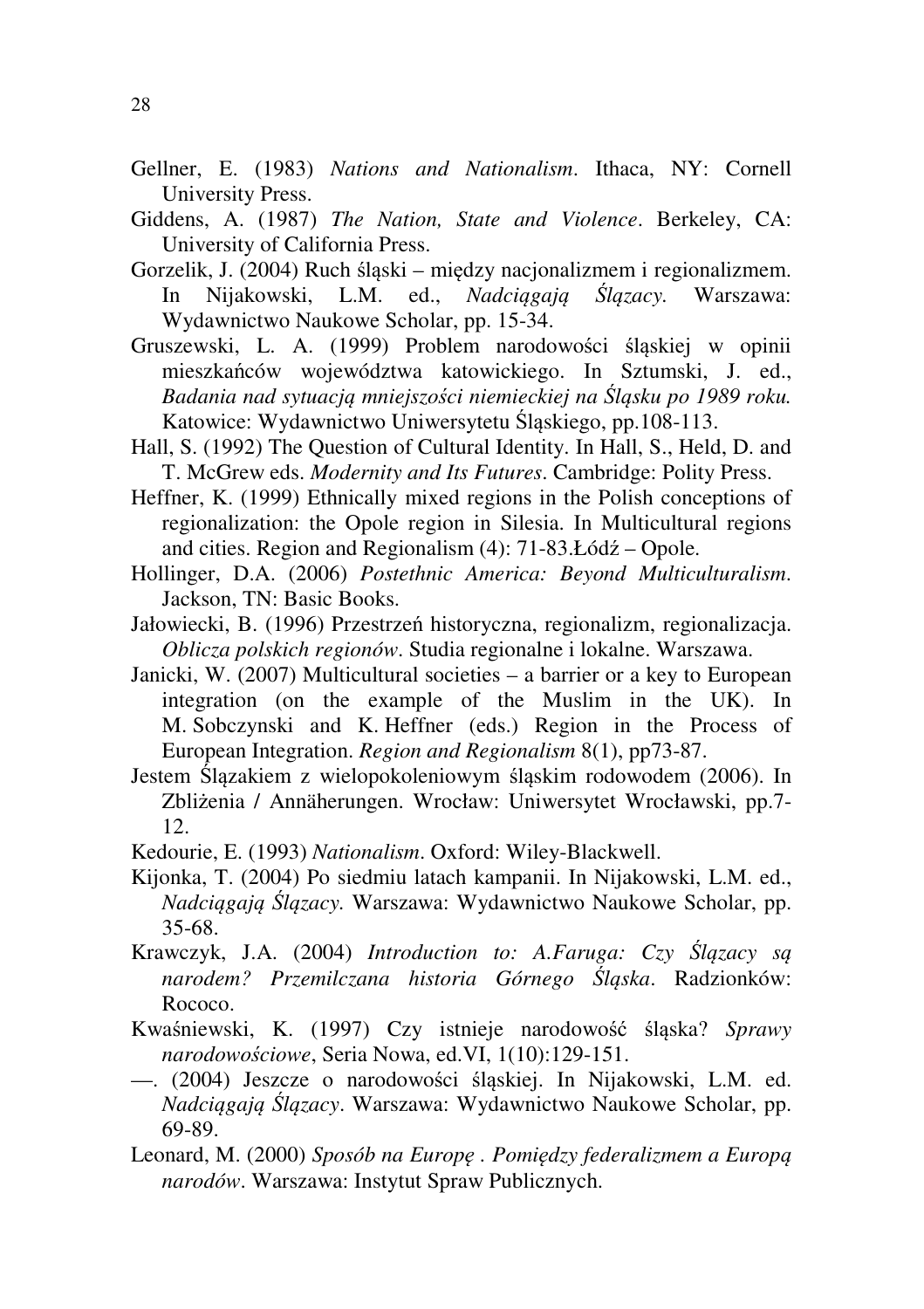LOGON Report 2002: Lobbying in Europe: A Challenge for Local and Regional Governments. Local Governments Network of Central and Eastern European Countries.

Mały rocznik statystyczny Polski (2003). Warszawa: GUS.

- Minority protection in Poland (2001). European Commission Against Racism and Intolerance. Budapest: Open Society Institute.
- Nijakowski, L. and S. Łodziński, eds. (2003) Mniejszości narodowe i etniczne w Polsce*. Informator 2003. Komisja Mniejszo*ś*ci Narodowych i Etnicznych.* Warszawa: Sejm RP.
- Nijakowski, L.M. (2004) O procesach narodowotwórczych na Śląsku. In Nijakowski, L.M ed. *Nadci*ą*gaj*ą Ś*l*ą*zacy*. Warszawa: Wydawnictwo Naukowe Scholar. pp. 132-156.
- Park, R.E. (1937) Cultural Conflict and the Marginal Man. In Stonequist, E.V*. The Marginal Man*. New York: Charles Scribner's Sons.
- Parzymies, A. (2005) *Muzułmanie w Europie wst*ę*p*. Warszawa: Wydawnictwo Akademickie DIALOG. pp. 7-22.
- Postanowienie z dnia 5.07.2006, Sygn. akt XIX Ga 291/06, Sąd Okręgowy w Katowicach XIX Wydział Gospodarczy Odwoławczy.
- Postanowienie z dnia 8.02.2005, Sygn. KA. VIII Ns-Rej. KRS 21, Sąd Rejonowy w Katowicach, VIII Wydział Gospodarczy Krajowego Rejestru Sądowego.
- Raport z wyników Narodowego Spisu Powszechnego Ludności i Mieszkań 2002 (2003) Warszawa: GUS.
- Renan, E. (1904) Co to jest naród? *Dzieła*, vol.1.
- Schlesinger, A.M. (1998) *The Disuniting of America: Reflections on a Multicultural Society*. New York, NY: W. W. Norton & Company.
- Schmidt, A.J. (1997) *The Menace of Multiculturalism: Trojan Horse in America*. Westport, CT: Praeger Publishers.
- Scotland Act, (1998).
- Seton-Watson, H. (1977) Nations and States. Boulder, CO: Westview Press.
- Simonides, D. (2004) Śląskie kłopoty z tożsamością. In Nijakowski L.M. ed. *Nadci*ą*gaj*ą Ś*l*ą*zacy*. Warszawa: Wydawnictwo Naukowe Scholar, pp. 157-164.
- Smith, A.D. (1986) The Ethnic Origins of Nations. Oxford: Oxford University Press.
- Sroka, A. (2003) Regionalizm jako jedna z tendencji we współczesnej Europie. In Stadtmueller, E. ed. *Wkraczaj*ą*c w XXI wiek – mi*ę*dzy globalizacj*ą *a zró*ż*nicowaniem*. Wrocław: Arboretum, pp. 169-200.